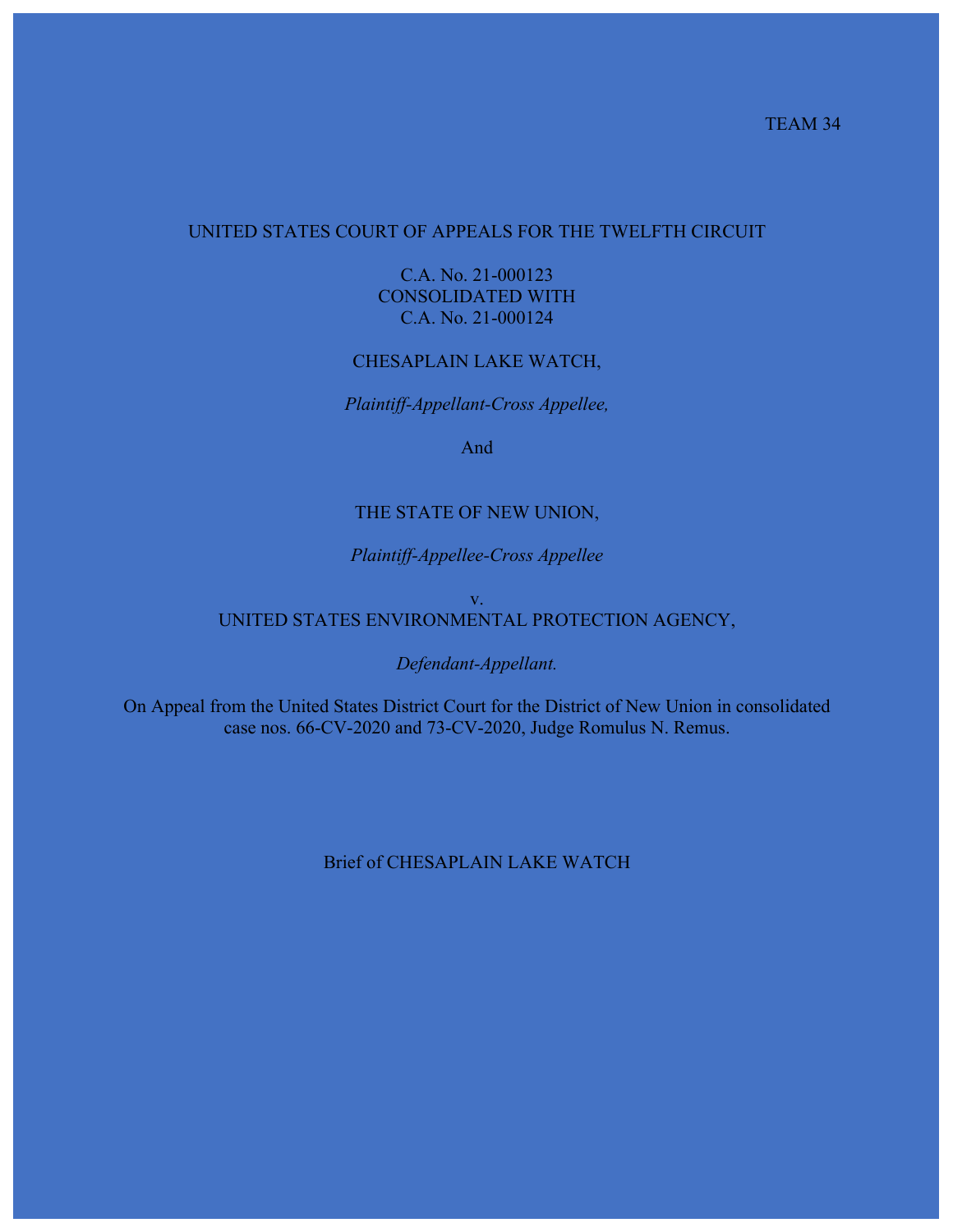| A.             |           |                                                                                                                                                             |  |  |  |  |  |
|----------------|-----------|-------------------------------------------------------------------------------------------------------------------------------------------------------------|--|--|--|--|--|
| <b>B.</b>      |           |                                                                                                                                                             |  |  |  |  |  |
|                | 1.        |                                                                                                                                                             |  |  |  |  |  |
|                | 2.        |                                                                                                                                                             |  |  |  |  |  |
| $C$ .          |           |                                                                                                                                                             |  |  |  |  |  |
|                |           |                                                                                                                                                             |  |  |  |  |  |
|                |           |                                                                                                                                                             |  |  |  |  |  |
|                |           |                                                                                                                                                             |  |  |  |  |  |
| $\mathbf{I}$ . |           |                                                                                                                                                             |  |  |  |  |  |
|                | A.        | Denying judicial review would cause hardship to CLW because TMDL I provides<br>for annual maximum loads when the statute requires implementation of a daily |  |  |  |  |  |
|                | <b>B.</b> | Judicial review would not interfere with further action by EPA because its                                                                                  |  |  |  |  |  |
|                | $C$ .     |                                                                                                                                                             |  |  |  |  |  |
| II.            |           | The Court should reverse summary judgment for New Union on its claim that EPA                                                                               |  |  |  |  |  |
|                | A.        |                                                                                                                                                             |  |  |  |  |  |

# **TABLE OF CONTENTS**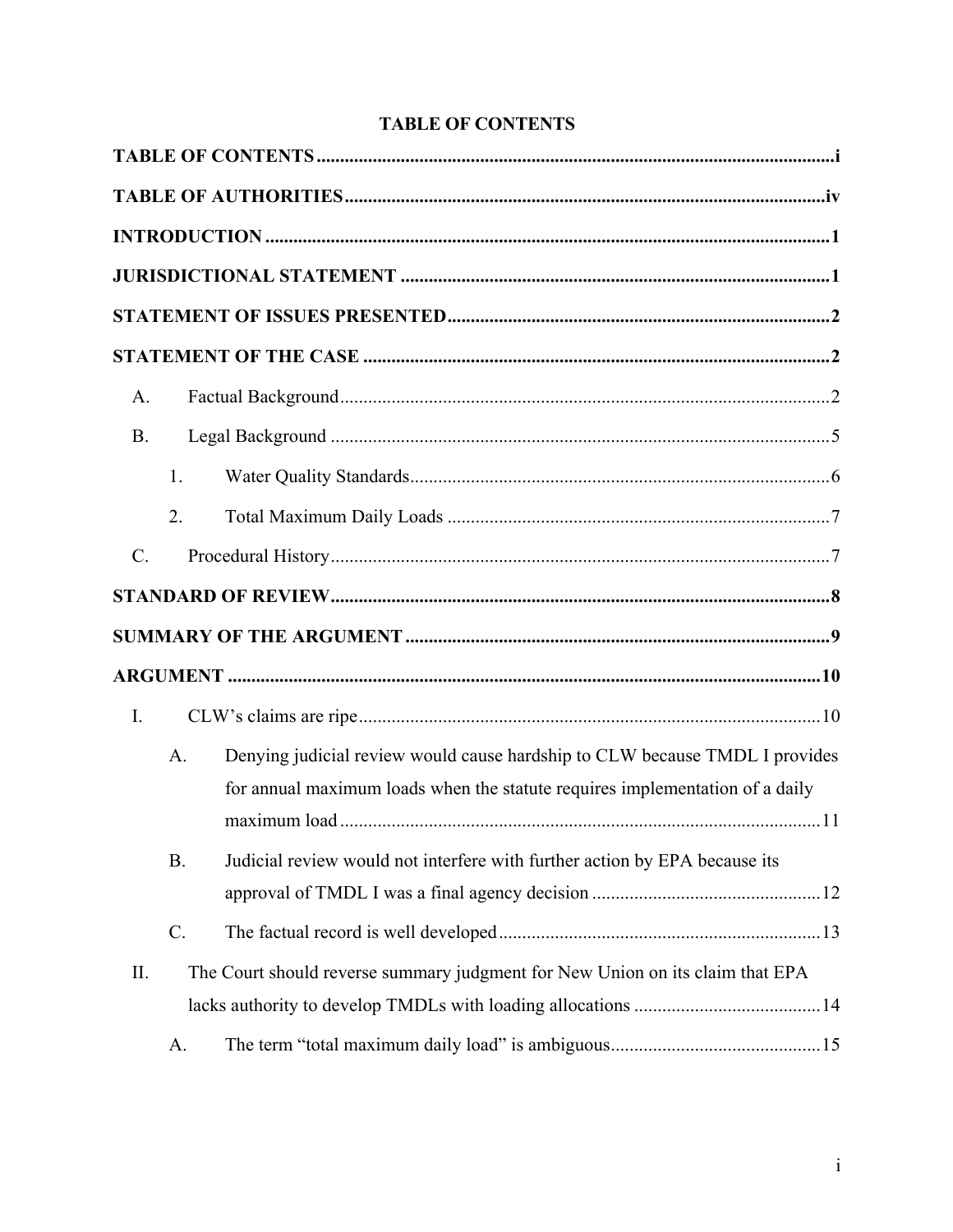| EPA's interpretation of $\S$ 1313(d)(1)(C) is permissible because it has authority to |
|---------------------------------------------------------------------------------------|
|                                                                                       |

- III. The Court should affirm summary judgment for CLW on its claim that EPA erroneously interpreted the minimum statutory requirements in  $\S 1313(d)(1)(C)$ ........19
	- A. Section  $1313(d)(1)(C)$  unambiguously requires TMDLs to establish total maximum "daily" loads, and it is undisputed that TMDL I does not limit daily pollution.................................................................................................................20
	- B. The plain language of  $\S$  1313(d)(1)(C) requires TMDLs to allow for seasonal variations, and the record does not reflect that EPA demonstrated how TMDL I does so23
	- C. Section 1313(d)(1)(C) requires TMDLs to ensure that the impaired waterbody will meet WQS, so the restrictions in TMDL I are insufficient ............................23
- IV. The Court should reverse summary judgment for EPA on CLW's claim that reasonable assurances are required..................................................................................................25
	- A. EPA arbitrarily and capriciously ignored two important aspects of the problem in adopting TMDL I ..................................................................................................26
		- 1. EPA arbitrarily and capriciously ignored the fact that nonpoint sources make up the majority of pollutant loading in Lake Chesaplain....................27
		- 2. EPA arbitrarily and capriciously ignored the fact that New Union has been unwilling to regulate nonpoint sources......................................................28
		- 3. The district court did not make specific findings to satisfy arbitrary and capricious review and applied inapplicable case law to justify its decision not to require reasonable assurances .........................................................29
	- B. The Court should provide deference to EPA's guidance document, which selfimposes a requirement that TMDLs include reasonable assurances that BMPs will be implemented .....................................................................................................31 1. The TMDL Process receives strong *Skidmore* deference..........................32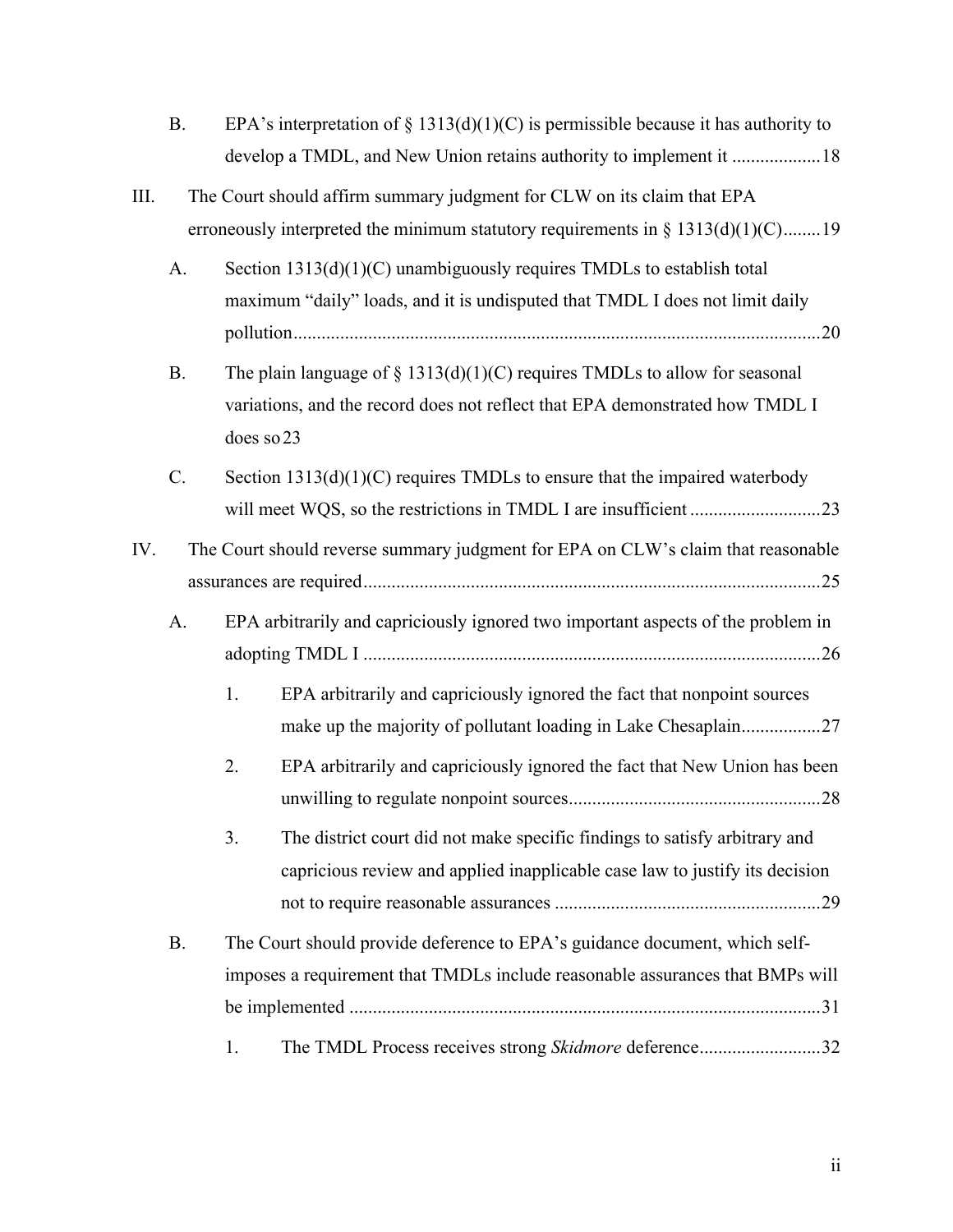| Deference to the TMDL Process renders EPA's decision to adopt the Lake |
|------------------------------------------------------------------------|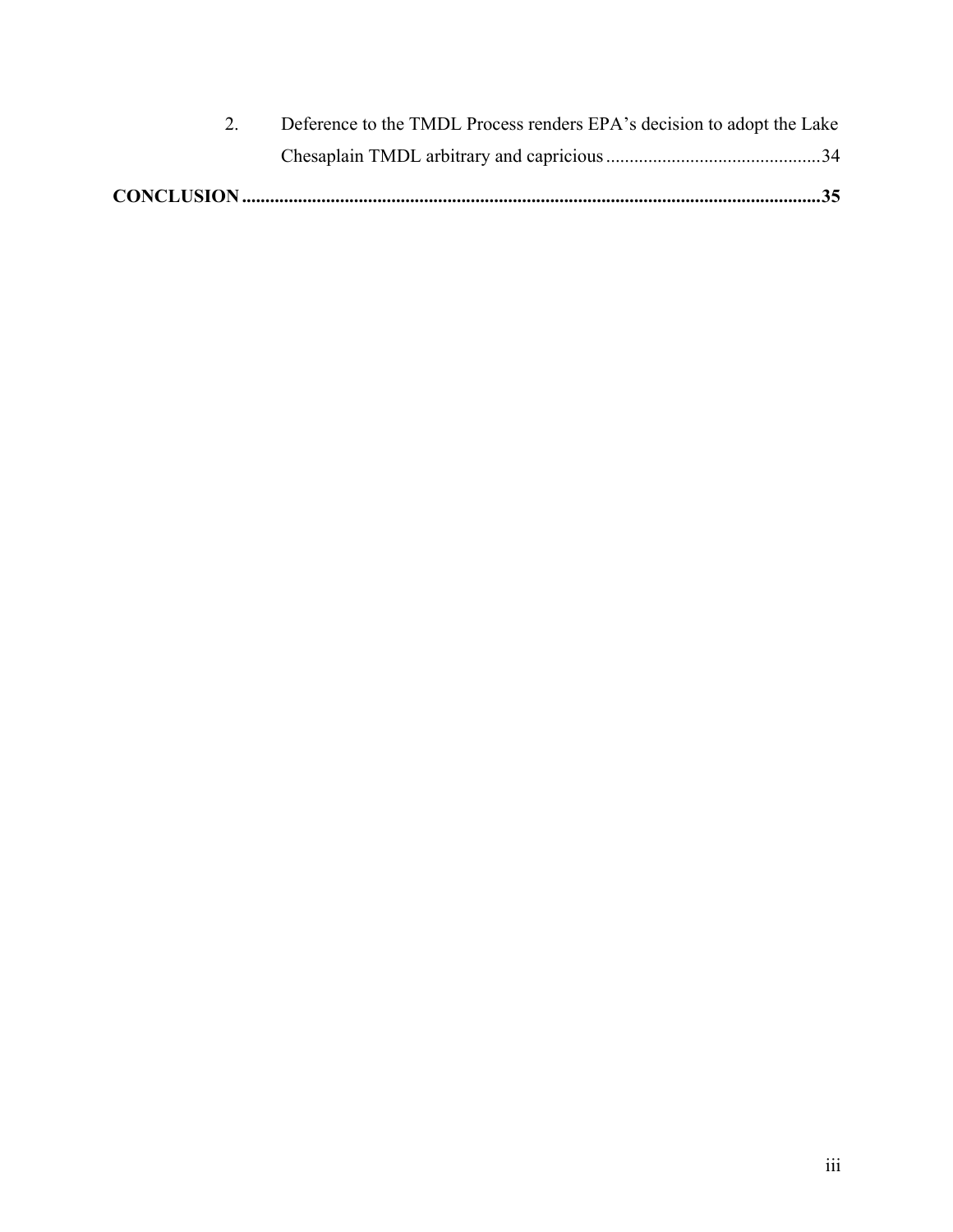# **TABLE OF AUTHORITIES**

## **FEDERAL CASES**

| Bowman Transportation, Inc., v. Arkansas-Best Freight Systems, 419 U.S. 281 (1974) 25         |
|-----------------------------------------------------------------------------------------------|
|                                                                                               |
| Chevron, U.S.A., Inc. v. Natural Resources Defense Council, Inc. 467 U.S. 837 (1984)passim    |
|                                                                                               |
| Center for Biological Diversity v. EPA, 749 F.3d 1079 (D.C. Cir. 2014)25, 27                  |
|                                                                                               |
|                                                                                               |
|                                                                                               |
| Ecological Rights Foundation v. Pacific Lumber Co., 230 F.3d 1141 (9th Cir. 2000) 11          |
| Federal Communications Commission v. Fox Television, 556 U.S. 502 (2009) 35                   |
|                                                                                               |
|                                                                                               |
|                                                                                               |
|                                                                                               |
| Motor Vehicle Manufacturers of the U.S., Inc. v. State Farm Mutual Automobile Insurance Co.,  |
|                                                                                               |
| National Association of Manufacturers. v. DOD, 138 S. Ct. 617 (2018)  16, 20, 21              |
| Natural Resources Defense Council v. Muszynski, 268 F.3d 91 (2d Cir. 2001)  15, 21, 23        |
| Northwestern Ecosystem Alliance v. Fish and Wildlife Service, 475 F.3d 1136 (9th Cir. 2007)34 |
|                                                                                               |
| Ohio River Valley Environment Coalition, Inc. v. Kempthorne, 473 F.3d 94 (4th Cir. 2006)26,   |
| 27, 28                                                                                        |
| Pacific Gas and Electric Co. v. Federal Power Commission, 506 F.2d 33 (D.C. Cir. 1974)34      |
|                                                                                               |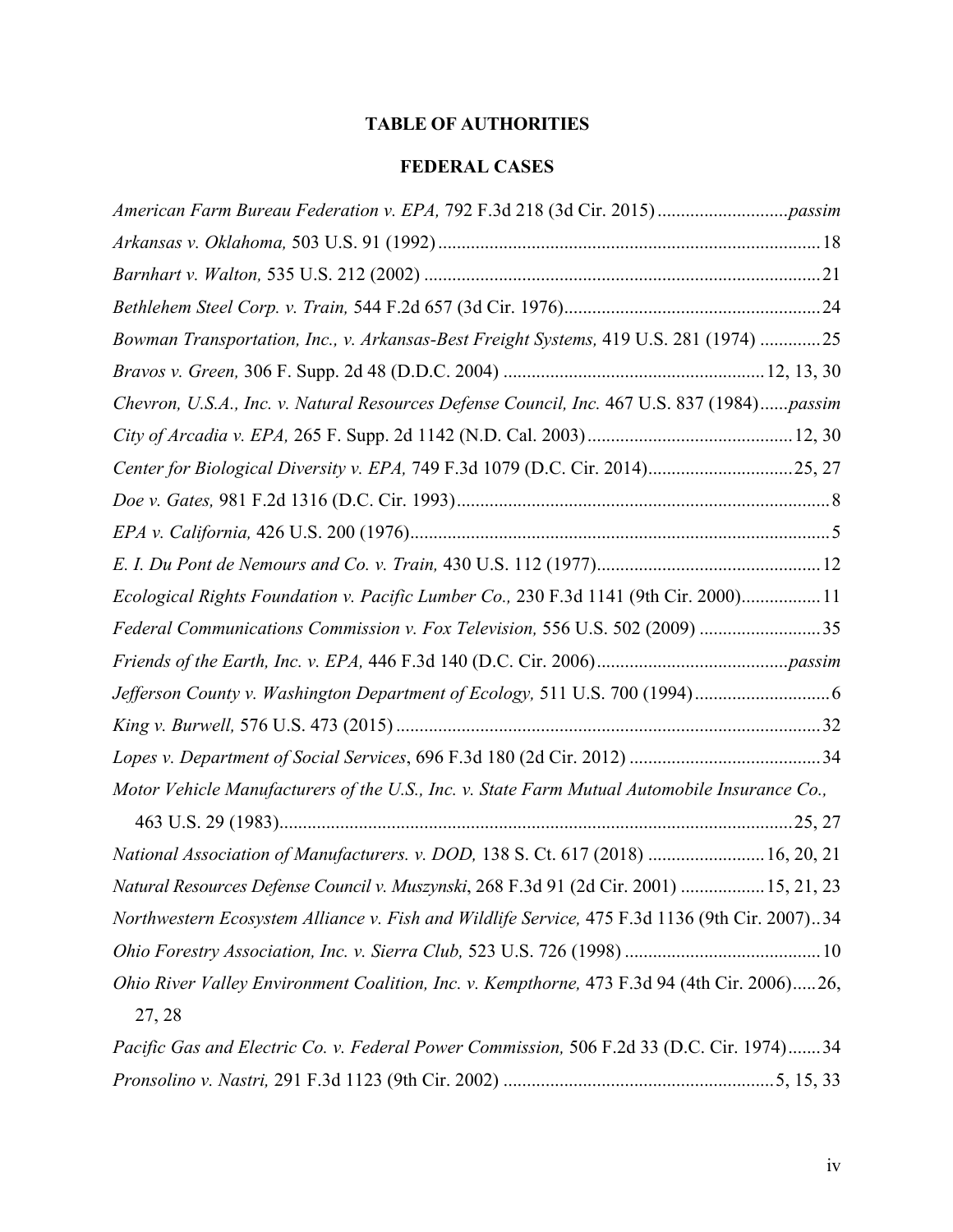# **STATUTES**

# **REGULATIONS**

## **PROPOSED REGULATIONS**

Water Quality Planning and Management, 50 Fed. Reg. 1774, 1775 (Jan. 11, 1985)..................17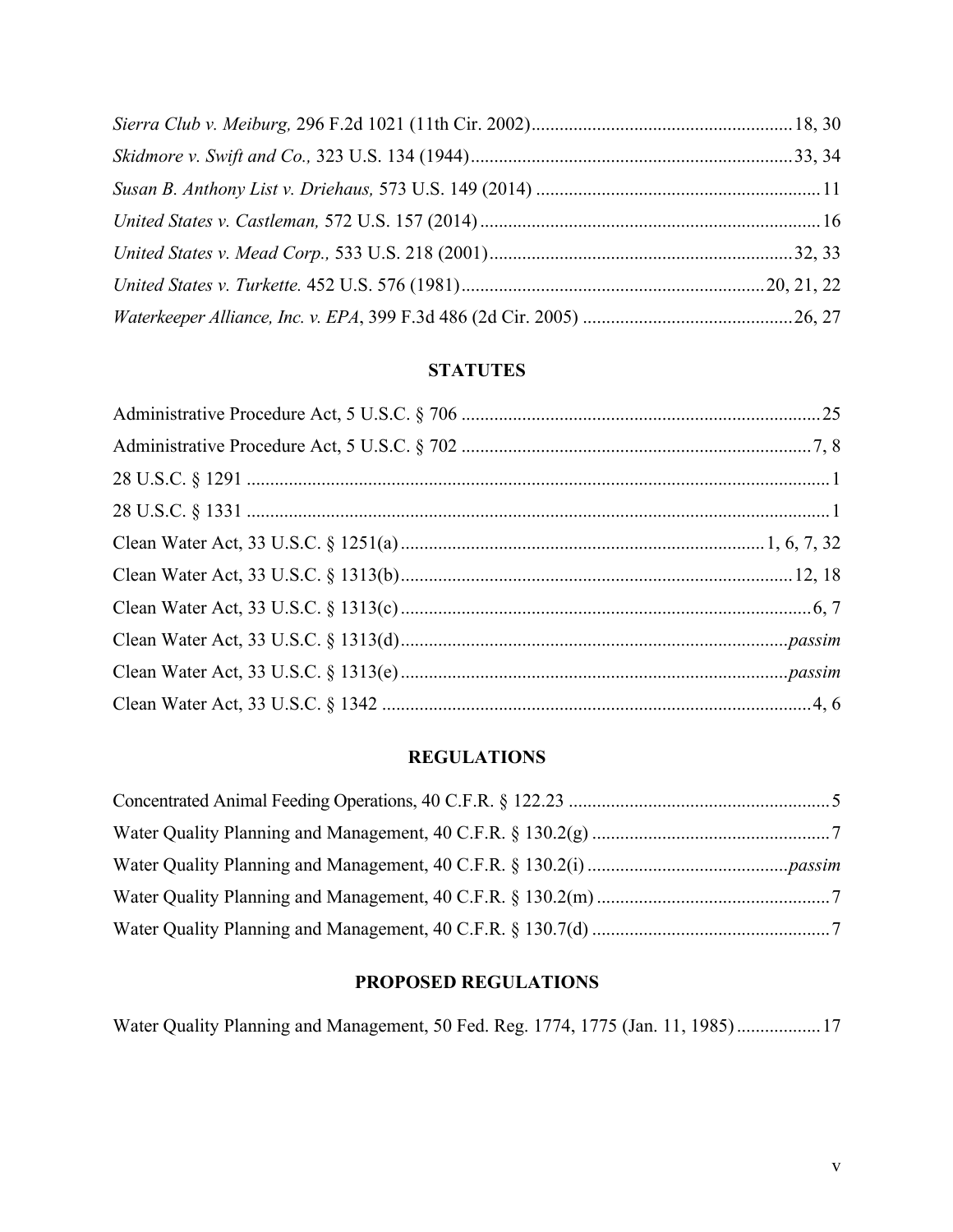## **SESSION LAWS**

| <b>RULES</b>                                                          |
|-----------------------------------------------------------------------|
|                                                                       |
| <b>OTHER AUTHORITIES</b>                                              |
|                                                                       |
| EPA, Overview of Total Maximum Daily Load, Impaired Waters and TMDLS, |

https://www.epa.gov/tmdl/overview-total-maximum-daily-loads-tmdls (last visited Nov. 22, 2021) ........................................................................................................................................24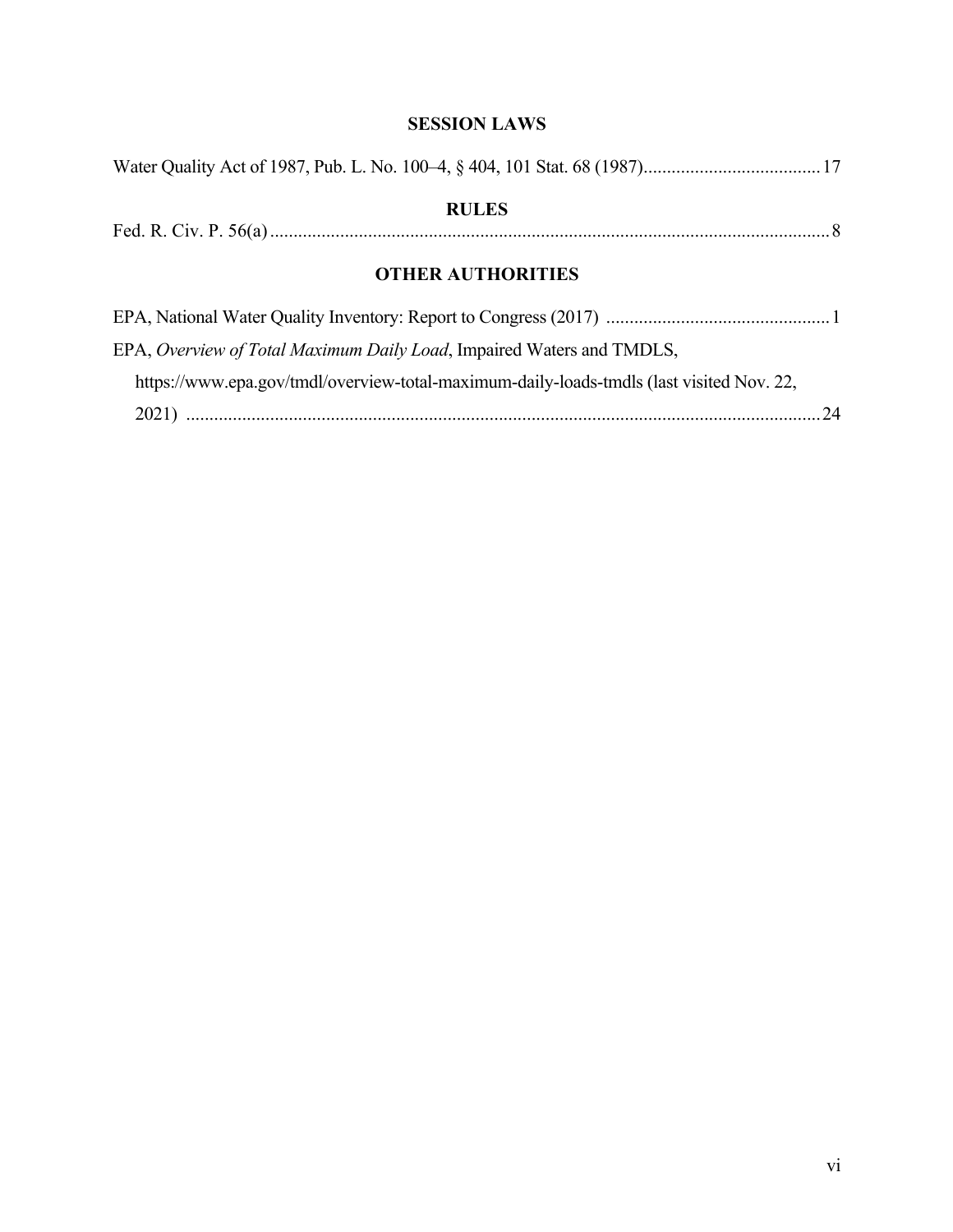#### **INTRODUCTION**

With the Clean Water Act (CWA), Congress committed to "restor[ing] and maintain[ing] the chemical, physical, and biological integrity of the Nation's waters." Clean Water Act of 1972, 33 U.S.C. § 1251(a). In pursuit of this sweeping policy, Congress directed the United States Environmental Protection Agency (EPA) to attain water quality suitable for the protection and propagation of fish, shellfish, and wildlife and recreation.  $\S 1251(a)(2)$ . Nearly 50 years after the statutory deadline and despite the waters' importance as a source of drinking water, aquatic habitat, economic stimulus, and more, the nation is nowhere near reaching that goal. *See* EPA,NATIONAL WATER QUALITY INVENTORY: REPORT TO CONGRESS, at 7 (2017) (finding that nearly half of nation's miles of rivers and streams are in poor biological condition). This case is about EPA's complacency in allowing the country's water pollution problem to deepen.

According to EPA, 70% of the acres of lakes surveyed by the states were considered impaired, or "unable to support one or more of the uses designated for them by the state." *Id.* at 11. Despite the severity of the water pollution problem in the U.S., Lake Chesaplain continues to add to the problem. Lake Chesaplain has historically supported jobs, recreation, and a thriving tourism economy. Without adequate EPA oversight, phosphorus pollution will continue to impair the lake to the detriment of its water quality, biological productivity, and the economies that depend on them.

#### **JURISDICTIONAL STATEMENT**

The district court had jurisdiction pursuant to 28 U.S.C. § 1331 because this case involves a federal question implicating 33 U.S.C. § 1313(d). The Court has jurisdiction over the appeal pursuant to 28 U.S.C. § 1291 because the district court entered final judgment on August 15, 2021. R16. Chesaplain Lake Watch (CLW), the State of New Union (New Union), and EPA each filed timely notices of appeal. R2.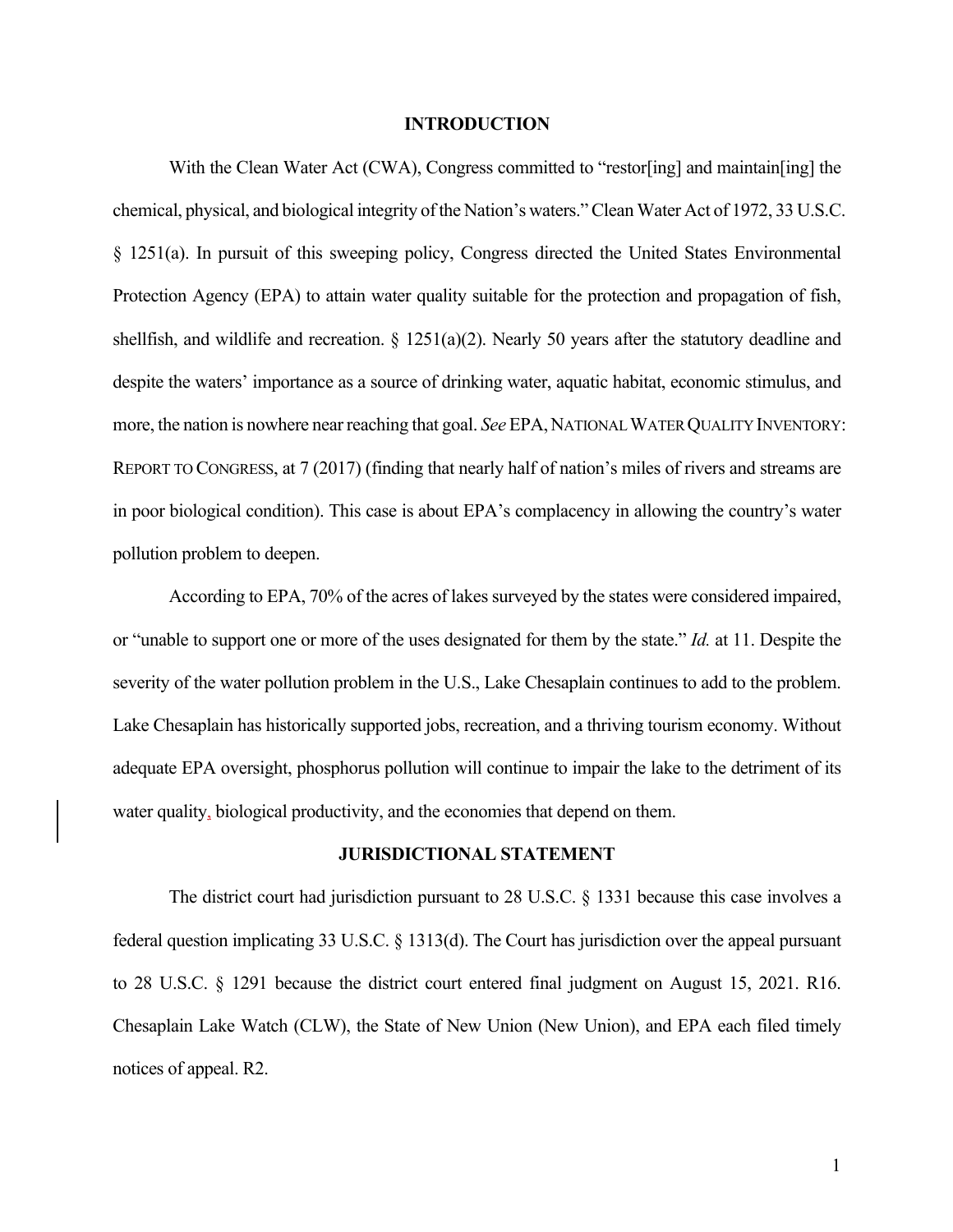#### **STATEMENT OF ISSUES PRESENTED**

- **I.** Whether CLW's claims are ripe when EPA issued a final TMDL and CLW members would suffer hardships from continued decline in their ability to use and enjoy Lake Chesaplain for recreation, its water quality, and its biological productivity.
- **II.** Whether the district court erred by vacating EPA's TMDL when the meaning of "total maximum daily load" is ambiguous, and EPA has permissibly interpreted the term for three decades.
- **III.** Whether a TMDL can regulate pollution on an annual basis using a percentage-based, fiveyear phased approach when the plain language of  $\S$  1313(d)(1)(C) requires that TMDLs regulate pollution on a "daily" basis, allow for seasonal variations, and ensure that the impaired waterbody will meet WQS upon implementation.
- **IV.** Whether EPA arbitrarily and capriciously decided not to require reasonable assurances that the best management practices would be implemented to reduce nonpoint source pollutants when nonpoint source pollution reduction is essential to meeting New Union's Water Quality Standards and the goals of the CWA.

#### **STATEMENT OF THE CASE**

## **A. Factual Background**

Prior to the 1990s, Lake Chesaplain had exceptional water quality, and it was prized for its swimming beaches and fishing opportunities. R7. For the last three decades, though, pollution caused by economic development has degraded the water quality and biological productivity of Lake Chesaplain. R7. As a result, recreation, fish habitat, and the tourism economy have deteriorated. R7. This led New Union to designate Lake Chesaplain as an impaired water in 2014. R8. Since its impairment designation, the exceptional qualities that once made Lake Chesaplain so attractive for recreation and development have not been restored. R8.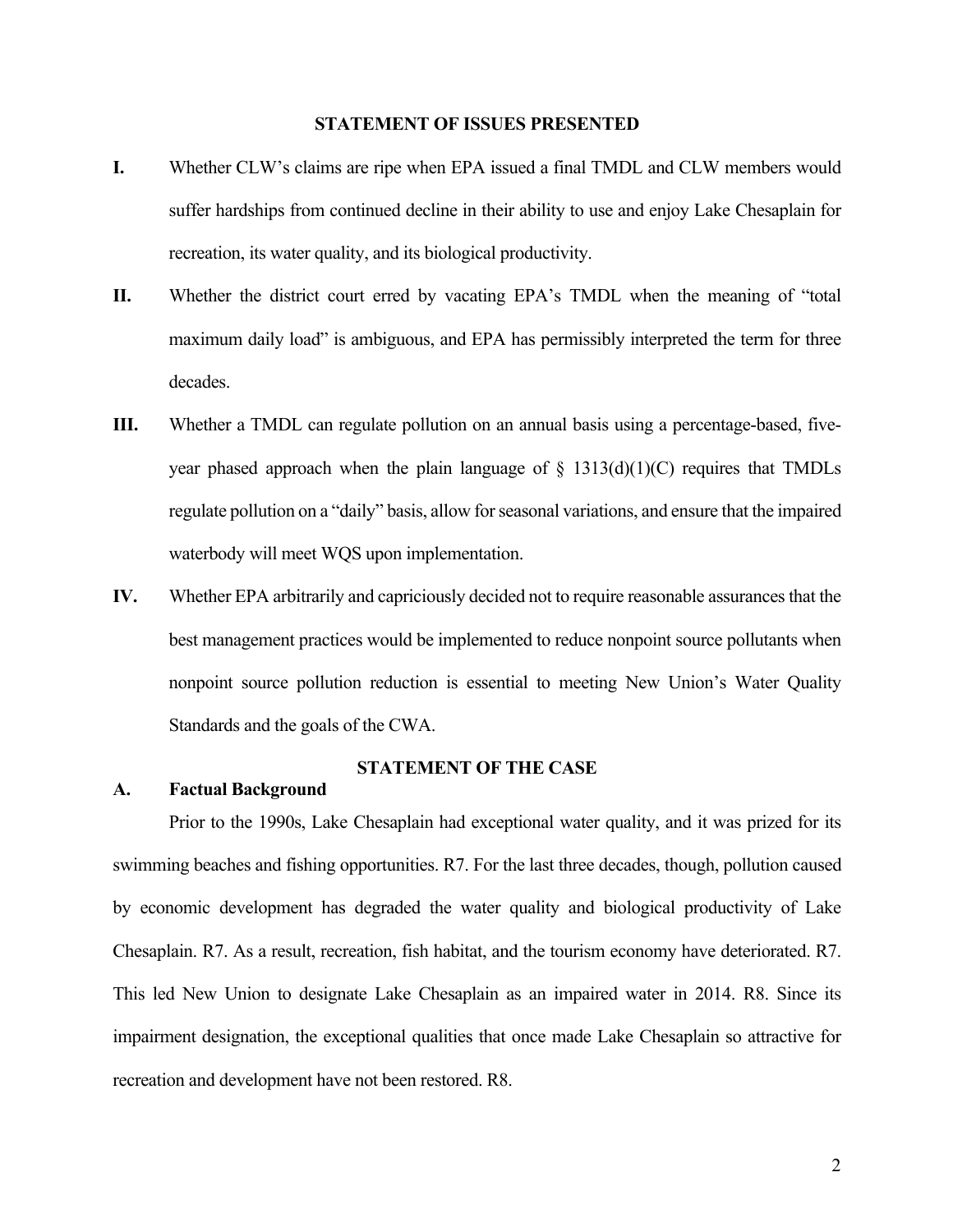Lake Chesaplain is a 55-mile-long, five-mile-wide natural lake located in New Union. R7. The west side of Lake Chesaplain is bordered by Chesaplain National Forest and Chesaplain State Park, which collectively offer hiking trails, fishing, boat ramps, a public beach, and a campground. R7. The east side of the lake is bordered primarily by agricultural land and lakefront vacation communities. R7. The City of Chesaplain Mills is located at the north end of the lake. R7. Lake Chesaplain's outlet is the Chesaplain River, which is a navigable-in-fact interstate water. R7. The lake is a Class AA water, the classification reserved for highest quality waters of the state. R8. The designated uses are drinking water source, primary contact recreation (swimming), and fish propagation and survival. R8.

The growth of industry and a parallel boom in housing development beginning in the mid-1990s created a phosphorous pollution crisis in Lake Chesaplain. R7. Fueling this crisis are discharges from ten large-scale hog facilities (CAFOs), a slaughterhouse producing 50 million pounds of product annually, residential septic systems, agricultural operations, and the Chesaplain Mills municipal sewage treatment plant. R7. Excess phosphorus loading from these sources has caused blooms of summer algae, which have consumed so much of the lake's dissolved oxygen that the lake has become unsuitable normal biological productivity. R8, R9. The blooms also have produced an objectionable odor and reduced water clarity, such that the water has become unsuitable for recreation. R8.

In response to the lake's deteriorating condition, New Union established the Lake Chesaplain Study Commission (Commission) in 2008. R8. In 2012, the Commission published a report outlining the water quality criteria for dissolved oxygen, phosphorous, and water clarity necessary to maintain normal biological productivity and primary uses. R8. The Commission determined that the lake could not exceed a phosphorous concentration of 0.014 mg/l. R8. At that time, phosphorous levels were between 0.02 to 0.034 mg/l. R8. The Commission's findings are undisputed facts. R9.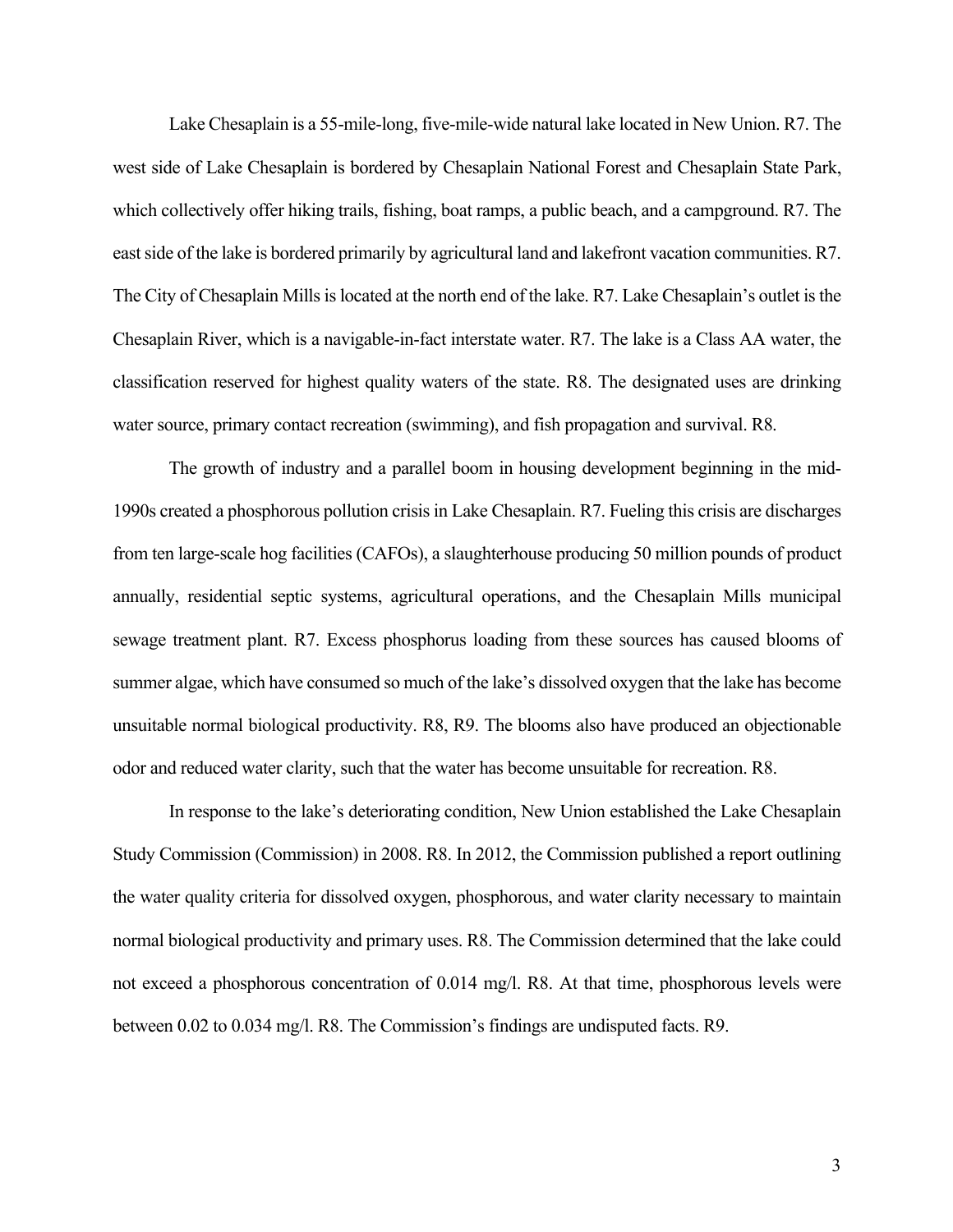In 2014, the regulatory entity charged with implementing state-level CWA requirements, New Union Division of Fisheries and Environmental Control (DOFEC), adopted water quality criteria reflecting the Commission's findings and identified the lake as an impaired water pursuant to §  $1313(d)(1)(A)$ . R8. However, DOFEC did not submit a TMDL as required under § 1313(d)(1)(C). R8. EPA did not object to DOFEC's failure to submit the TMDL. R8. CLW, which is an organization comprised of members who depend on the lake's exceptional water quality and biological productivity for their use and enjoyment, served a notice to sue New Union and EPA due to this failure. R8. CLW agreed to forego litigation if EPA developed and implemented a TMDL sufficient to address excess phosphorous loading. R8. DOFEC thereafter commenced rulemaking to establish a TMDL. R8.

In July 2016, the Commission issued a supplemental report that New Union needed to reduce overall loading to a 120 metric ton (mt) annual maximum. R8. The findings indicated that nonnatural sources of phosphorous pollution contribute 82% of the annual load, and natural sources contribute the remaining 18%. R8, R9. Permitted polluters account for 34% of the annual load, and unpermitted polluters account for 48% of the total annual load. R8, R9.

In October 2017, DOFEC publicly noticed a proposal to implement a TMDL with an equal 35% phased-in reduction from individual sources. R9. Based on the Commission's 2015 existing annual loadings calculation of 180 mt, DOFEC calculated that a maximum annual load of 120 mt of phosphorous was necessary to reach the 0.014 mg/l water quality criterium. R8, R9.

Under the October 2017 DOFEC TMDL (TMDL I), point source load reductions would have been incorporated into National Pollution Discharge Elimination System (NPDES) permits under § 1342. R9. Nonpoint source reductions, which are not subject to § 1342, would have been achieved through voluntary implementation of best management practices (BMPs). R9. Though the CAFOs are point sources, they are exempt from § 1342 and regulated like nonpoint sources. Concentrated Animal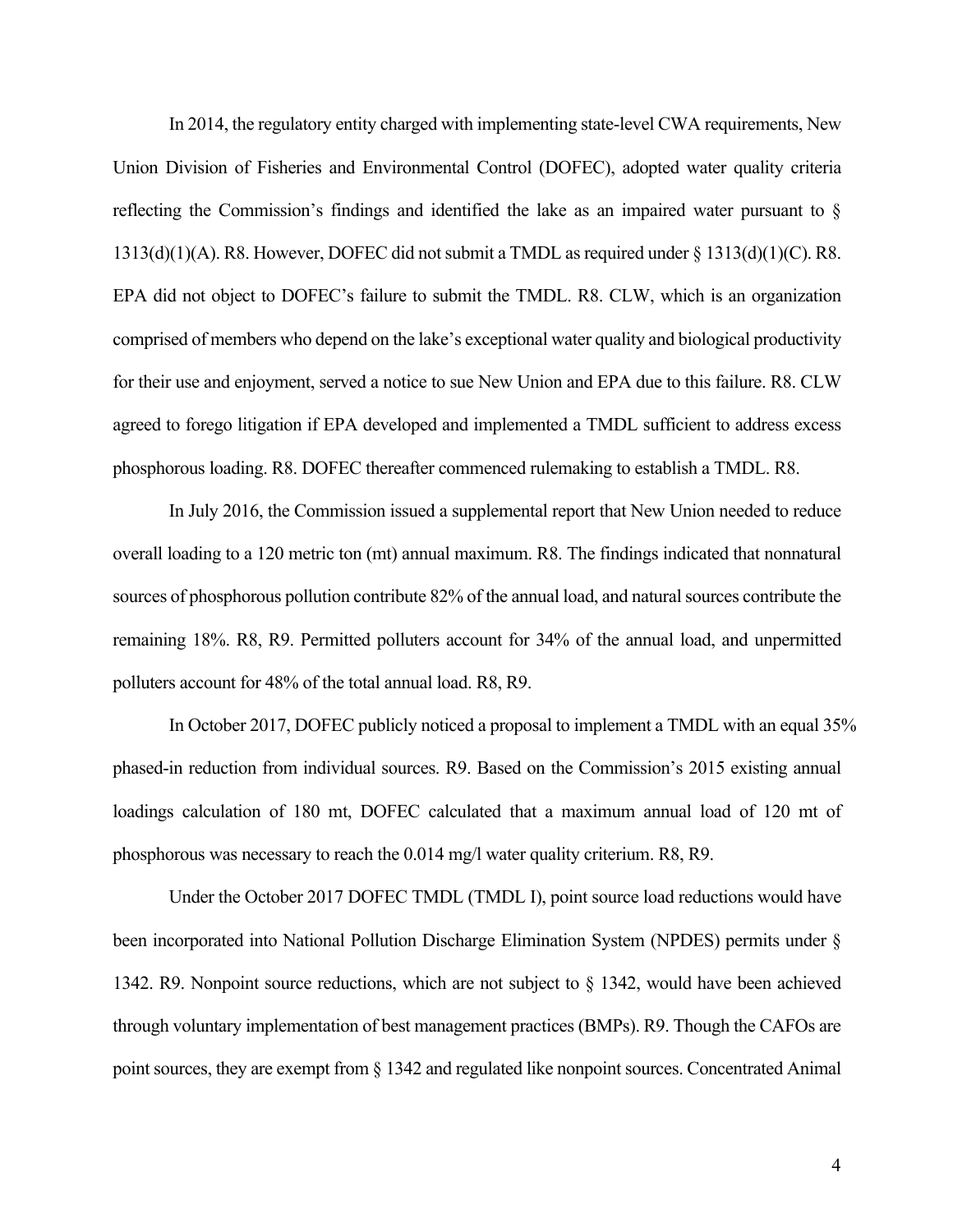Feeding Operations, 40 C.F.R. § 122.23 (2021). The proposed BMPs would have included modified feeds for agricultural production, physical and chemical treatment of manure streams, and restrictions on manure spreading when the soil is frozen or saturated and runoff is most extreme. R9. Finally, homeowner septic BMPs would have increased inspections and expedited pumping schedules. R9.

The contents of TMDL I were highly controversial. R9. During the comment period, CLW asserted that a 35% phased annual reduction was inconsistent with the CWA requirement for a TMDL. R10. CLW also objected to EPA taking any credit for nonpoint source phosphorus reductions, arguing that the proposed BMPs would be insufficient to achieve a 35% reduction, and that New Union lacks statutory authority to enforce BMPs against agricultural sources. R9, R10. To remedy these deficiencies, CLW demanded that New Union require zero phosphorus discharges from the two point sources. R10. Additionally, homeowners, the slaughterhouse, and Chesaplain Mills also objected, arguing the 35% reductions and BMPs would be too onerous. R9.

Consequently, in July 2018, DOFEC adopted a second TMDL (TMDL II) with a 120 mt limit on total phosphorous loading. R10. TMDL II did not include the equal, 35% phased-in reductions from individual sources. R10. In May 2019, EPA rejected TMDL II and adopted TMDL I. R10.

#### **B. Legal Background**

Congress passed the CWA in 1972 in response to the lackluster performance of federal water pollution laws. *EPA v. California*, 426 U.S. 200, 202 (1976). The pre-1972 laws relied on water quality standards "specifying the acceptable levels of pollution in a State's interstate navigable waters as the primary mechanism...for the control of water pollution." *Pronsolino v. Nastri*, 291 F.3d 1123, 1126 (9th Cir. 2002). The laws did not specify how governments would achieve those standards. *Id.*

The CWA provided that needed direction by establishing mechanisms for direct federal regulation of point source pollutants and federal oversight of state's nonpoint source pollution control programs. *Id.* Congress intended for states and the federal government to partner in working toward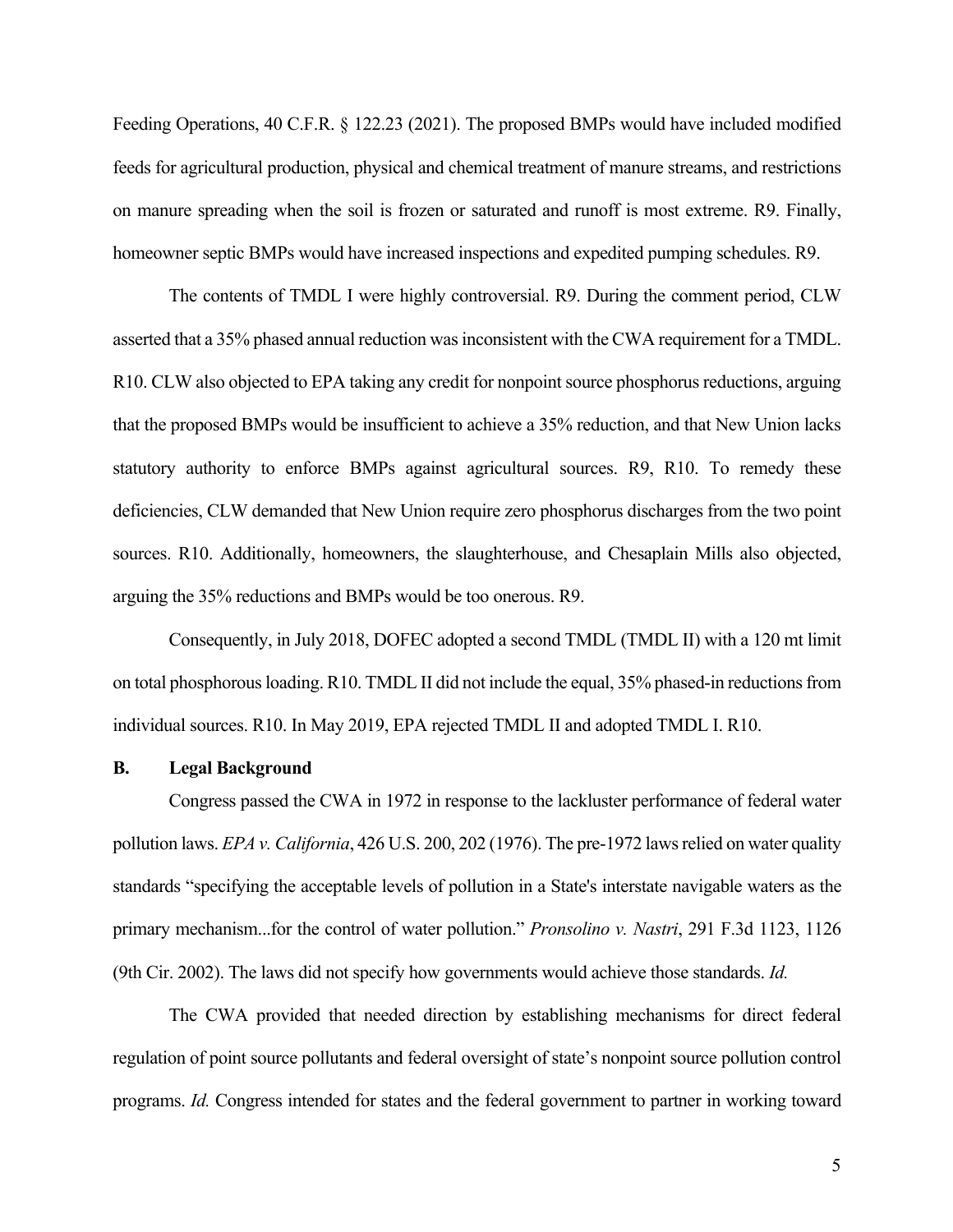the Act's ultimate goal: "to restore and maintain the chemical, physical, and biological integrity of the Nation's waters." 33 U.S.C. § 1251(a).

Pursuant to this partnership, states have primary authority over nonpoint source pollution control, with the EPA serving as a "backstop authority." *Am. Farm Bureau Fed'n v. EPA*, 792 F.3d 218, 289 (3d Cir. 2015). *See, e.g.*, § 1319(a) (giving states the first opportunity to enforce nonpoint source permit conditions, and transferring to EPA that authority if a state "has not commenced appropriate enforcement action" within 30 days); § 1342(b)–(d) (providing EPA authority to object to state permits and withdraw approval of a state's permit program); § 1344(h)–(j) (same); § 1370 (giving states the power to set and enforce pollutant limits only if those limits are more stringent than limits set under the CWA).

## **1. Water Quality Standards**

Section 1313 of the CWA requires each state to adopt comprehensive water quality standards (WQS) for all waters within the state's jurisdiction.  $\S$  1313(a). The WQS must be designed "to protect the public health or welfare, enhance the quality of water and serve the purposes of" the CWA. § 1313(c)(2)(A). Further, a WQS must to be "sufficient to maintain existing beneficial uses of navigable waters, preventing their further degradation." *PUD No. 1 of Jefferson Cty. v. Wash. Dep't of Ecology*, 511 U.S. 700, 705 (1994).

In the WQS, states must identify the "designated uses" and "water quality criteria" appropriate for a water, considering its "use and value for public water supplies, propagation of fish and wildlife, recreational purposes, and agricultural, industrial, and other purposes." § 1313(c)(2)(A). Once states adopt and EPA approves a WQS, states then must submit an impairment list, which identifies the jurisdictional waters that cannot meet WQS with only point source loading reductions. Water Quality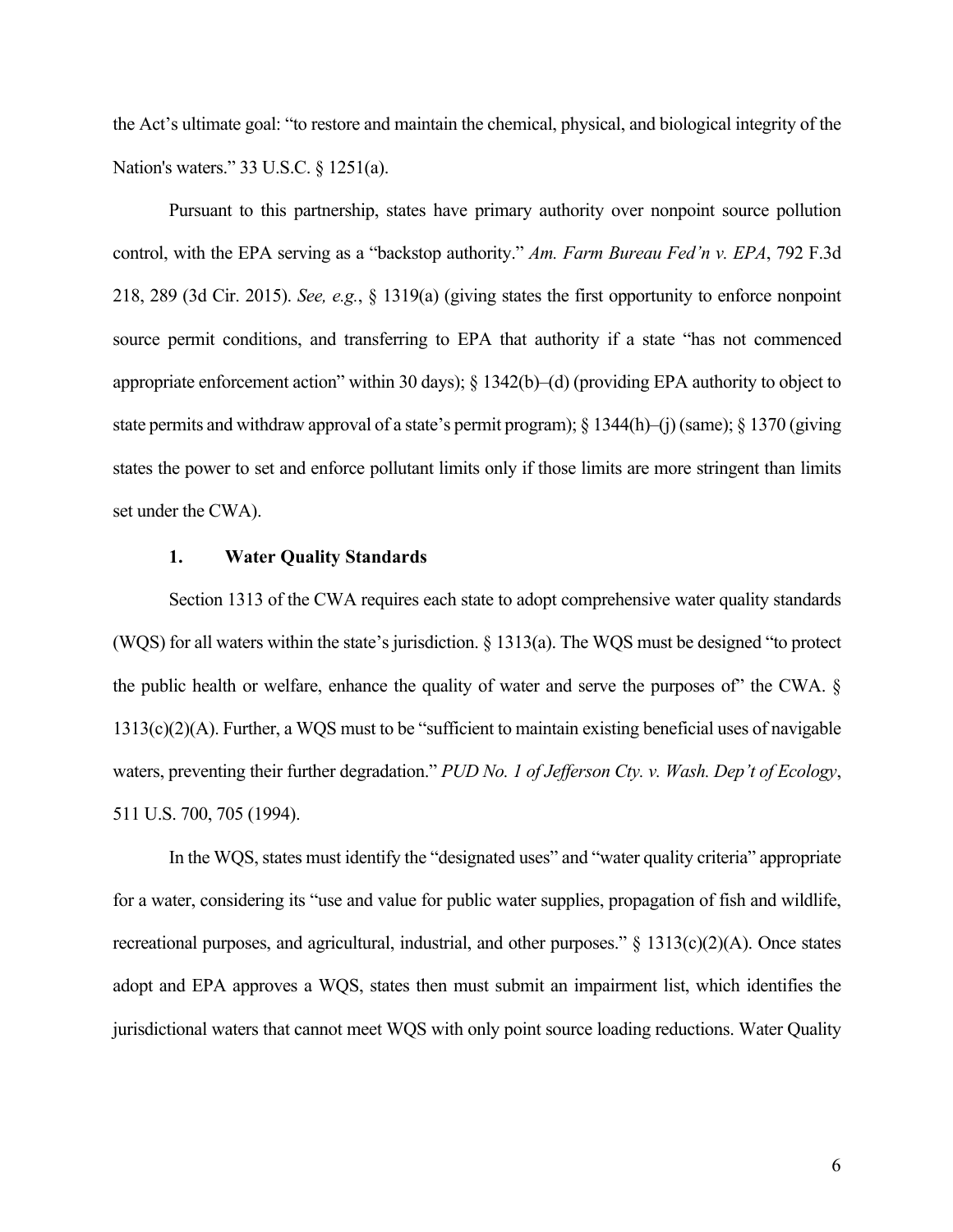Planning and Management, 40 C.F.R. § 130.7(d)(1). The states prioritize the waters based on the severity of the pollution and established uses. *Id.*

#### **2. Total Maximum Daily Loads**

For each impaired water, states must develop, and EPA must approve a TMDL. 33 U.S.C. § 1313(d)(1)(C). Each TMDL must be "established at a level necessary to implement the applicable water quality standards with seasonal variations." *Id.*

The TMDL must allocate acceptable loading for point sources, nonpoint sources, and natural background pollutants. Water Quality Planning and Management, 40 C.F.R. § 130.2(g)–(i). To meet nonpoint source loading goals, states can enlist BMPs. § 130.2(m). BMPs are "methods, measures or practices" and can include structural and nonstructural controls and operation and maintenance procedures. *Id.* They can be implemented before, during, or after pollution-producing activities. *Id.* If the adoption of BMPs strengthens nonpoint source controls, agencies can lessen the stringency of point source controls. § 130.2(i).

After a TMDL has been adopted, states submit, and EPA must approve, a continuing planning process.  $\S$  1313(e). The continuing planning process guides states in implementing the TMDL in a way that aligns with the CWA's goals and policy under § 1251.

EPA has authority to approve or reject each step of the WQS standard-setting process. If EPA rejects a proposed WQS, list of impaired waters, or TMDL, then EPA is directed to establish its own WQS, list, or TMDL. § 1313(c)(3), (d)(2).

#### **C. Procedural History**

New Union and CLW filed actions under the judicial review provisions of the Administrative Procedure Act (APA), 5 U.S.C. § 702, on January 14, 2020, and February 15, 2020, respectively, in the District Court for the District of New Union. R10. New Union sought a declaration that EPA's rejection of TMDL II and the regulations EPA based its rejection on are unlawful. R10. CLW sought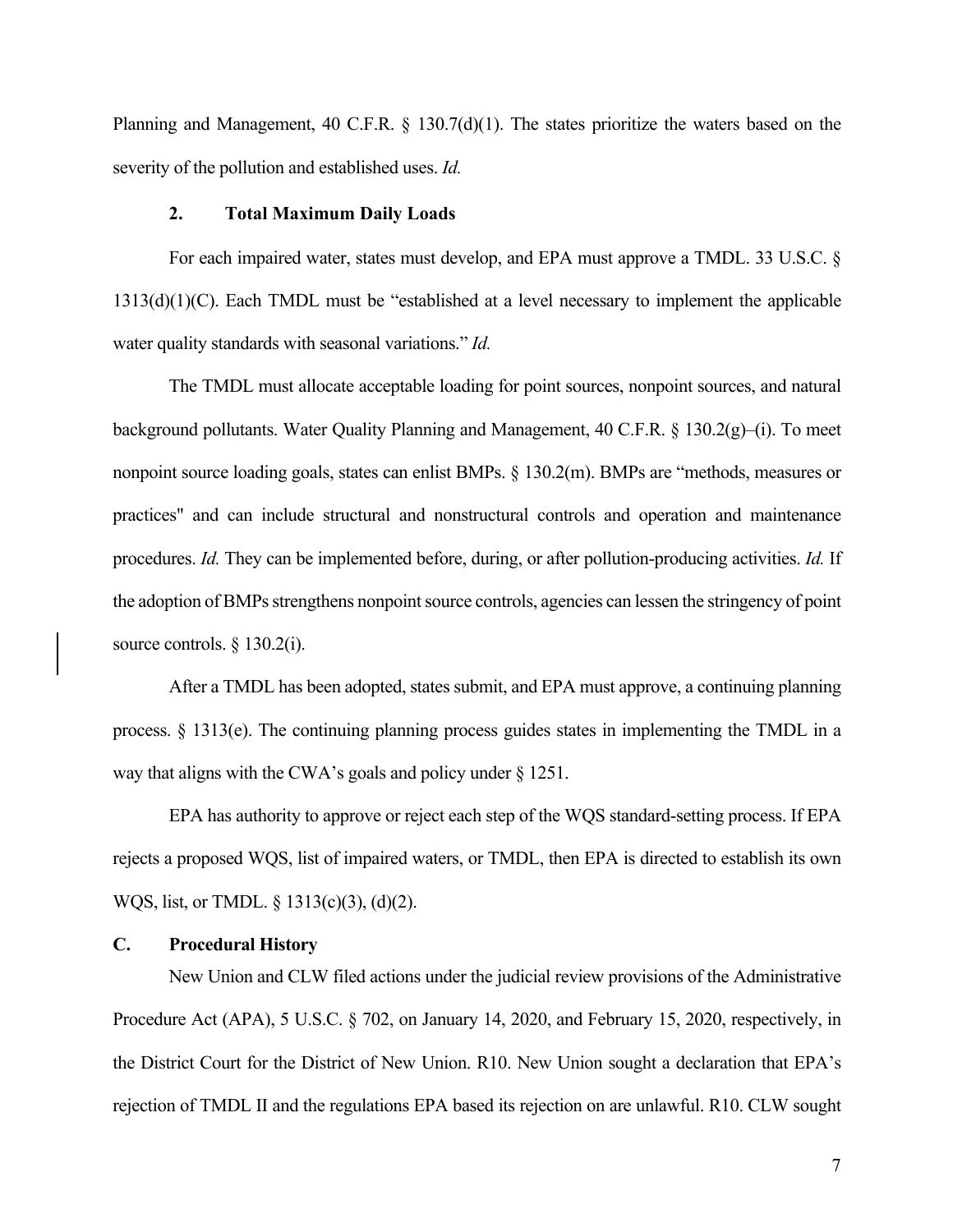an order compelling EPA to revise TMDL I to provide reasonable assurances Lake Chesaplain will meet established WQS. R11. The district court consolidated the cases, and the parties filed cross motions for summary judgment. R10, R11.

The district court granted summary judgment to New Union, holding that EPA's interpretation of "total maximum daily load" to include allocations for point source and nonpoint source reductions violated § 1313(d). R14. The district court also granted partial summary judgment to CLW on its first claim, holding that EPA's proposed phased-in annual reductions contravene the plain language of § 1313(d). R15. The district court denied summary judgment to CLW on its second claim, in favor of EPA, holding EPA's proposal to credit nonpoint sources for implementing BMPs to offset point source reductions was not arbitrary and capricious nor an abuse of discretion under APA § 702. R16.

CLW filed a timely Notice of Appeal challenging the district court's determinations that (1) EPA's interpretation of the term "total maximum daily load" to include individual allocations violated § 1313(d), and (2) EPA's proposal to credit nonpoint sources for implementing BMPs as an offset to point source reductions without reasonable assurances was not arbitrary and capricious or an abuse of discretion under APA § 702. R2.

#### **STANDARD OF REVIEW**

The Court reviews the district court's grant of summary judgment de novo. *See Doe v. Gates*, 981 F.2d 1316, 1322 (D.C. Cir. 1993). Pursuant to Fed. R. Civ. P. 56(a), the Court first determines whether there is any "genuine issue as to any material fact." If there is no genuine issue of material fact, the Court determines whether the proponent "is entitled to judgment as a matter of law." F. R. Civ. P. 56(a).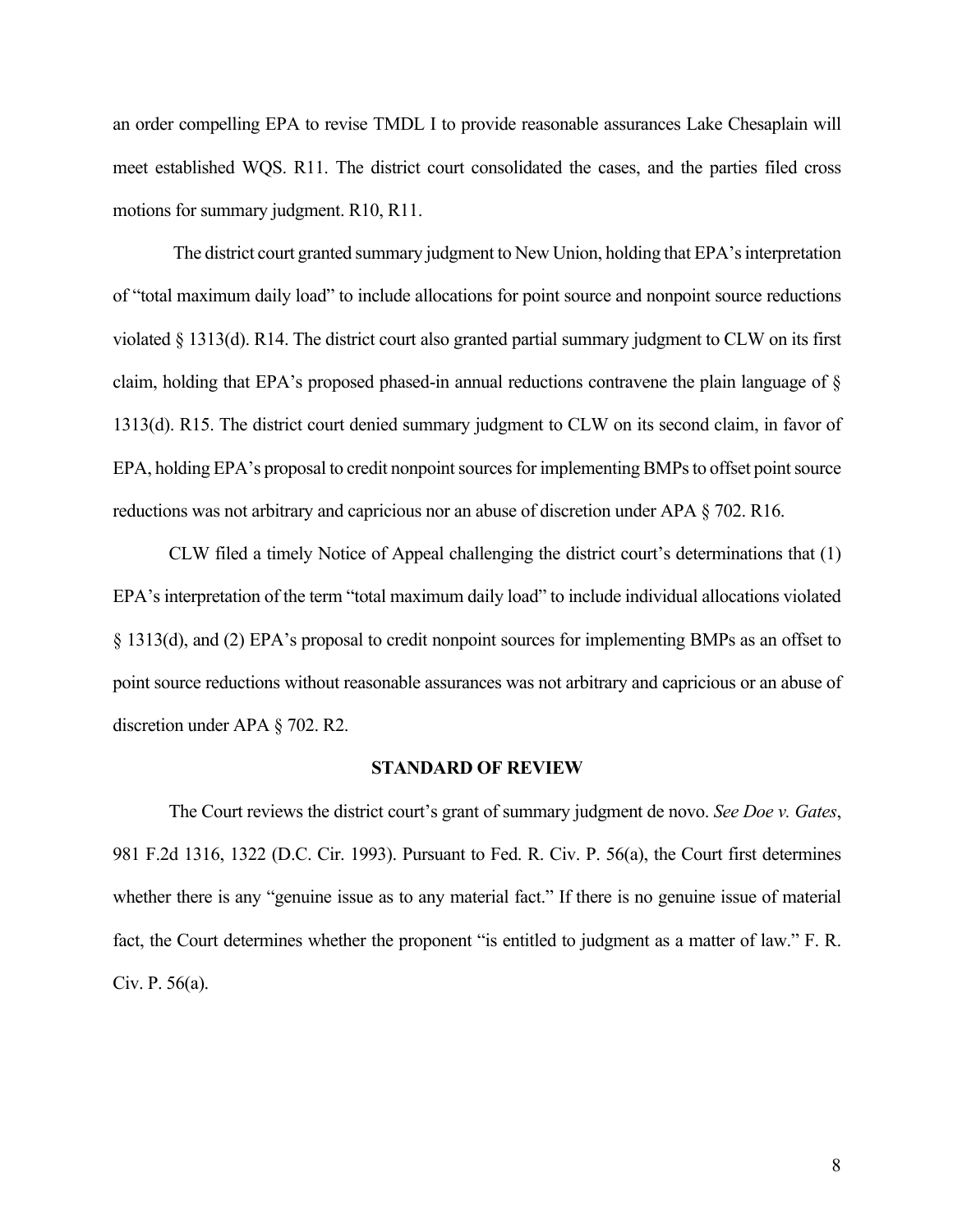#### **SUMMARY OF THE ARGUMENT**

The district court correctly held that CLW's claim was ripe, and that EPA properly rejected TMDL I for failure to include load allocations. The district court erroneously held that EPA properly decided to phase-in annual pollution loading reductions over five years and to not require reasonable assurances that BMPs would be implemented. The Court should vacate TMDL II, reimplement TMDL I, and remand TMDL I to EPA to develop a TMDL consistent with  $\S 1313(d)(1)(C)$ .

**I.** The district court correctly determined CLW's claims are ripe for judicial review. First, CLW members' enjoyment of the lake has suffered because of algal blooms, an objectionable odor, reduced water clarity, and general impairment associated with excessive phosphorous loading and pollution. EPA and DOFEC must mitigate this harm by providing a TMDL that does not violate §  $1313(d)(1)(C)$ . Second, EPA's approval of TMDL I was an agency decision that had a direct and immediate bearing on DOFEC's mandate to implement a TMDL. Judicial review does not impede further agency action because TMDL I was final. Finally, the district court correctly determined the record is sufficiently developed to support CLW's claims, and the Court would not benefit from further factual development.

**II.** The district court erred by granting summary judgment for New Union on its allocations claim because the meaning of "total maximum daily load" is ambiguous, and EPA's interpretation is permissible. The phrase "total maximum daily load" may be interpreted as the sum of individual pollution sources, or a threshold "total" without reference to sources. Congress did not clearly define "total maximum daily load," nor did it clearly speak to the ambiguity in question. EPA's construction of the term is permissible because it has authority under § 1313(d) to approve or develop TMDLs, and it does not preempt the state's cooperative authority to implement TMDLs under § 1313(e).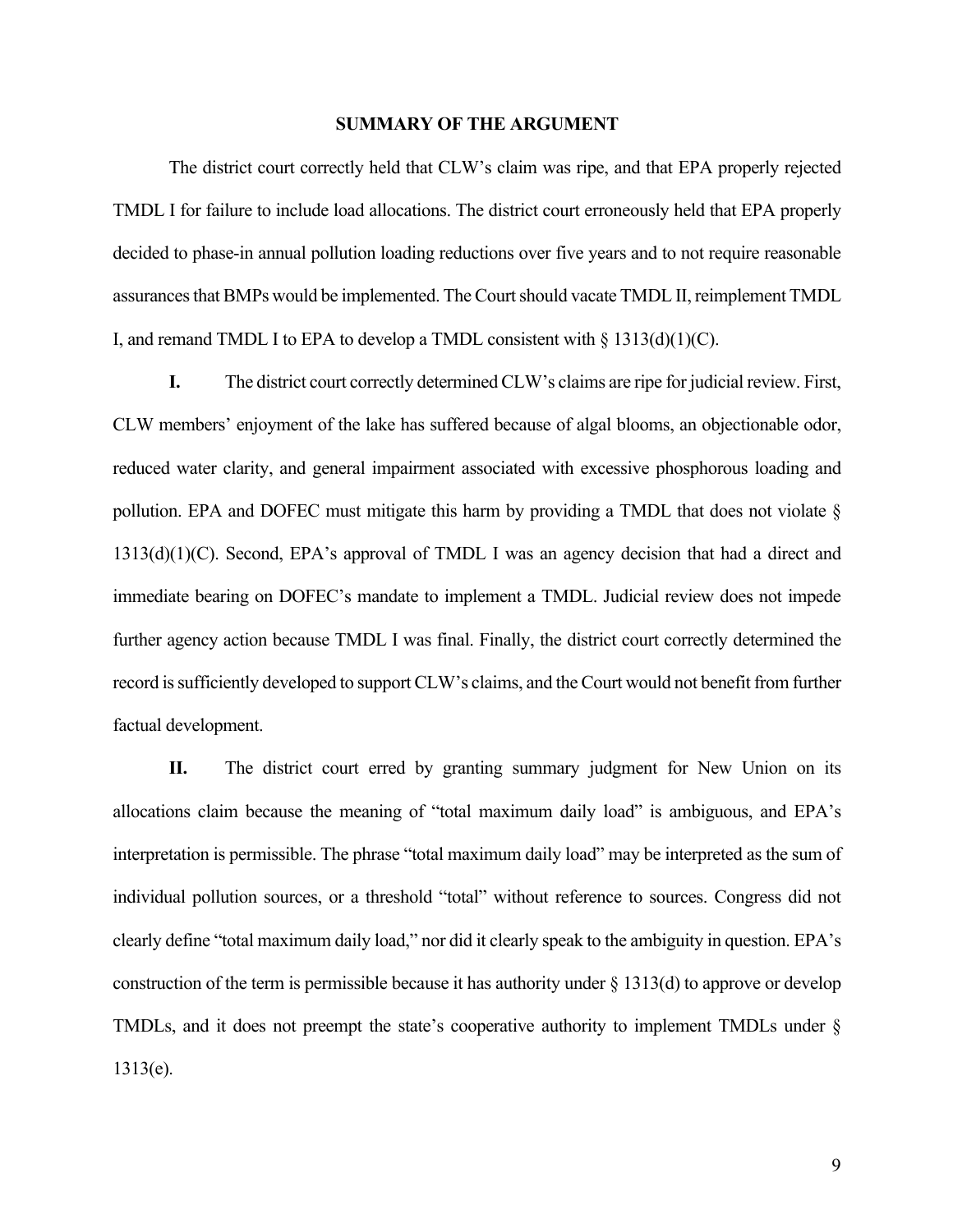**III.** The district court correctly granted summary judgment for CLW on its challenge to TMDL I because TMDL I fails to meet the minimum requirements of  $\S$  1313(d)(1)(C). The statute plainly requires that TMDLs regulate pollution on a daily basis, account for seasonal variations, and are sufficient to ensure that the impaired waterbody will meet the established WQS. Here, TMDL I fails to meet these requirements because it regulates pollution on an annual basis, makes no attempt to predict or account for seasonal variations, and uses a percentage-based approach that is insufficient to ensure that Lake Chesaplain will meet WQS.

**IV.** The district court erred by granting summary judgment for EPA on its reasonable assurances claim. EPA arbitrarily and capriciously failed to consider that nonpoint sources make up the majority of nonnatural pollutant loading in Lake Chesaplain and that New Union has refused to regulate nonpoint sources. Without considering these facts, EPA cannot credibly assert that the TMDL will achieve the WQS. Furthermore, EPA did not provide a reasoned explanation for not considering these facts. Finally, EPA arbitrarily and capriciously ignored its own interpretive document, which directs EPA to require reasonable assurances, without explanation.

#### **ARGUMENT**

#### **I. CLW's claims are ripe**

CLW's claims are ripe because CLW's members will be harmed until a TMDL that complies with the CWA is adopted. A pre-enforcement challenge to a regulation is ripe when the issues presented are fit for judicial review and the parties would suffer hardship if the suit was not heard. *Am. Farm Bureau Fed'n*, 792 F.3d at 293. To address issues of fitness and hardship of administrative actions, courts must find: (1) delayed review would not cause hardship to the plaintiffs; (2) judicial intervention would not interfere with further administrative action; and (3) the court would not benefit from further factual development of the issues. *Ohio Forestry Ass'n, Inc. v. Sierra Club*, 523 U.S. 726, 733 (1998).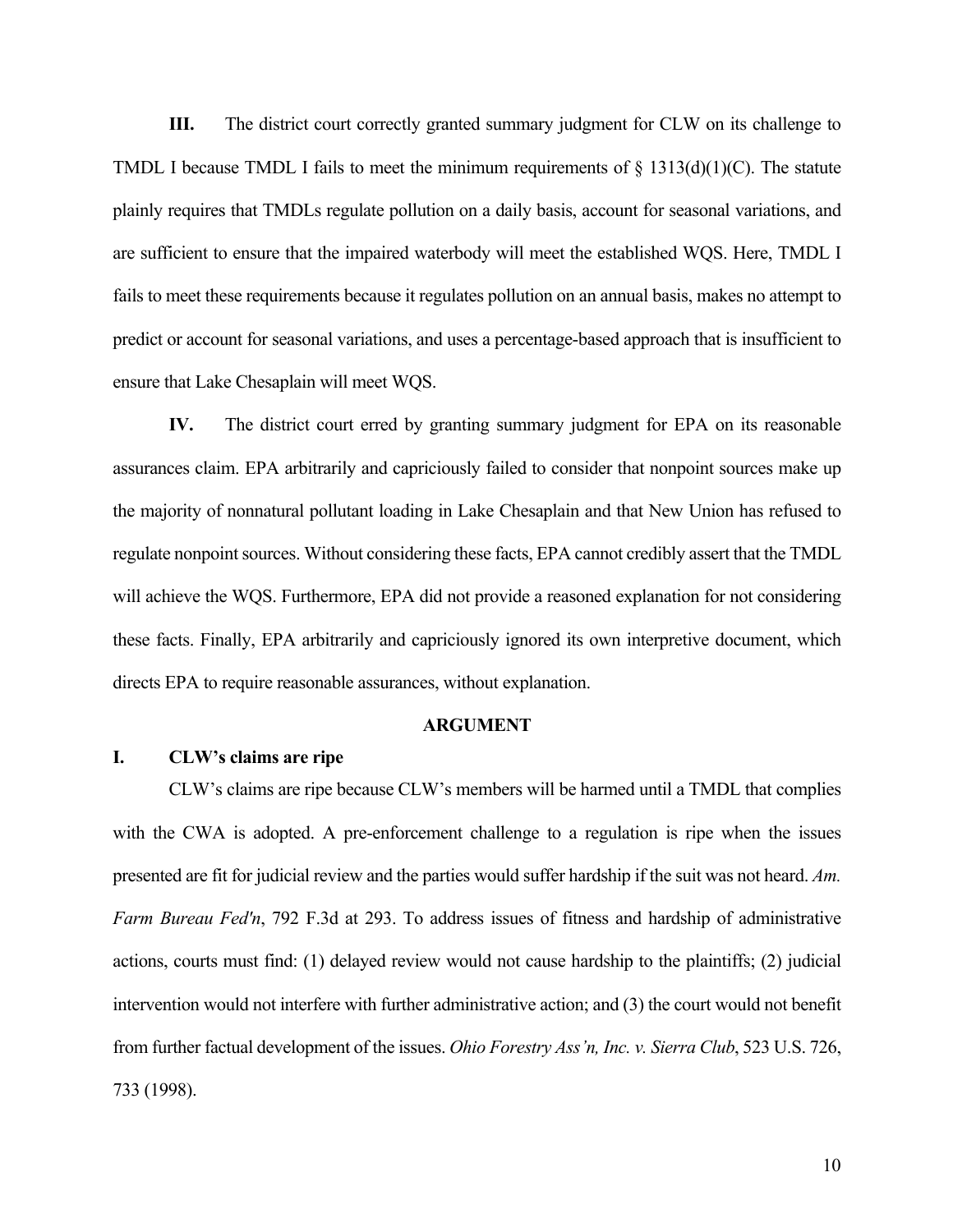CLW's claims are fit for judicial review because EPA's adoption of TMDL I was a final agency decision, the record is well-developed, and CLW's members will be harmed if TMDL I is not remanded to EPA for revision.

## **A. Denying judicial review would cause hardship to CLW because TMDL I provides for annual maximum loads when the statute requires implementation of a daily maximum load**

CLW members will continue suffering procedural hardship until the TMDL for Lake Chesaplain establishes loading limits that comply with the CWA. TMDLs must include a "daily" limit on pollution, so EPA ignored the plain language of the CWA by approving maximum "annual" loads.  $§$  1313(d)(1)(C).

Courts have recognized that "an allegation of future injury may suffice [in a ripeness inquiry] if the threatened injury is certainly impending, or there is a substantial risk that harm will occur." *Susan B. Anthony List v. Driehaus*, 573 U.S. 149, 158 (2014). The CWA is comprised of procedural rules designed to reduce the threat of environmental harm, and statutory violations may constitute threatened harm. *Ecological Rights Found. v. Pac. Lumber Co.*, 230 F.3d 1141, 1151–52 (9th Cir. 2000).

CLW's statements demonstrate "tangible, continuing connections to specific locations affected by the Agency decision they contest." *Id*. at 1146; R11. CLW has established that its members reside near and use Lake Chesaplain for swimming, boating, and fishing. R11. Further, CLW's affidavits establish that its members' enjoyment of those activities has been diminished by the decline in Lake Chesaplain's water quality. R11. As such, a TMDL that does not contain daily maximum loads perpetuates environmental harm to Lake Chesaplain and, by extension, CLW's members.

Considering EPA's procedural violations, CLW is not assured that TMDL I can attain water quality criteria necessary to restore the water quality and biological productivity its members depend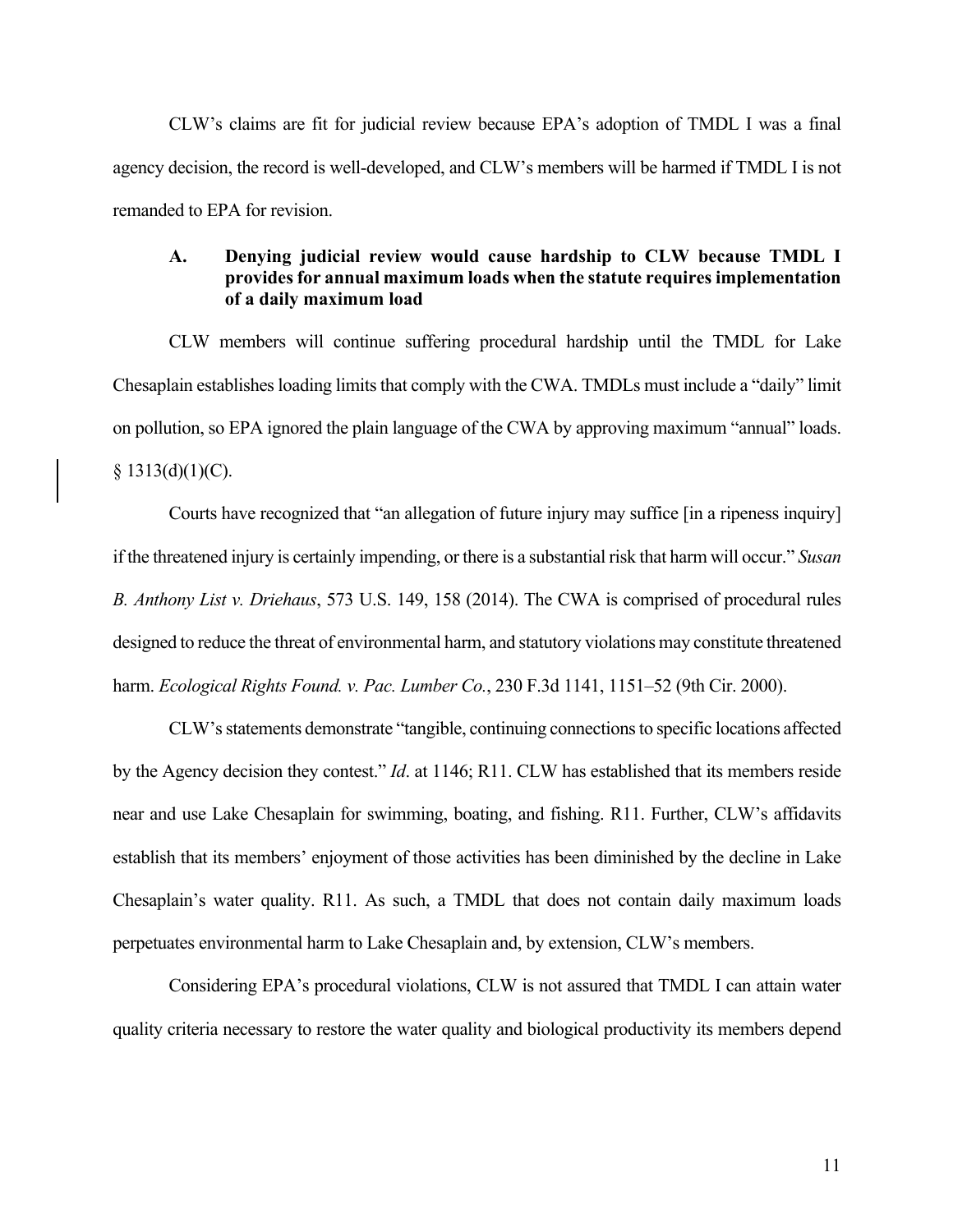on. CLW's members will continue to suffer hardship until EPA carries out its mandate to implement a TMDL without violating the CWA.

## **B. Judicial review would not interfere with further action by EPA because its approval of TMDL I was a final agency decision**

Judicial intervention would not interfere with further EPA action because the TMDL I reduction targets were final. TMDL I was a final agency action because it "contemplates specific NPDES permit limits for the point sources discharges," and those effluent limitations are automatically reviewable at the appellate level. R12;  $\S$  1369(b)(1).

EPA's approval of TMDL I was final because it imposed an affirmative duty on New Union to incorporate EPA's loading reduction targets into effluent limitations. § 1313(d)(1)(e), (b)(1)(A); *see also* R12 (permit "contemplates specific NPDES permit limits for the point sources discharges."). Effluent limitations are automatically reviewable on appeal because they impose an affirmative duty on the state to implement them.  $\S$  1369(b)(1) (providing for appellate review of "any determination approving or promulgating any effluent limitation or other limitation under [§ 1313(b)]"); *E. I. Du Pont de Nemours & Co. v. Train*, 430 U.S. 112, 136 (1977). Here, EPA has imposed constraints on New Union that implicate its duty to implement TMDLs under § 1313(e), so EPA's decision is automatically reviewable on appeal.

Below, EPA erroneously asserted that CLW's action was unripe because EPA had not yet approved an implementation plan. R12 (citing *Bravos v. Green*, 306 F. Supp. 2d 48 (D.D.C. 2004); *City of Arcadia v. EPA*, 265 F. Supp. 2d 1142 (N.D. Cal. 2003)). The district court correctly found the cases cited by EPA are inapposite. *Id.* Both cases involved scenarios where the challenged decision did not impose affirmative duties on the plaintiffs. In *City of Arcadia*, plaintiffs sued EPA alleging EPA arbitrarily and capriciously rejected a state trash TMDL and adopted its own. *Id*. at 1149. The court held that because a separate entity, Los Angeles County Department of Public Works, assumed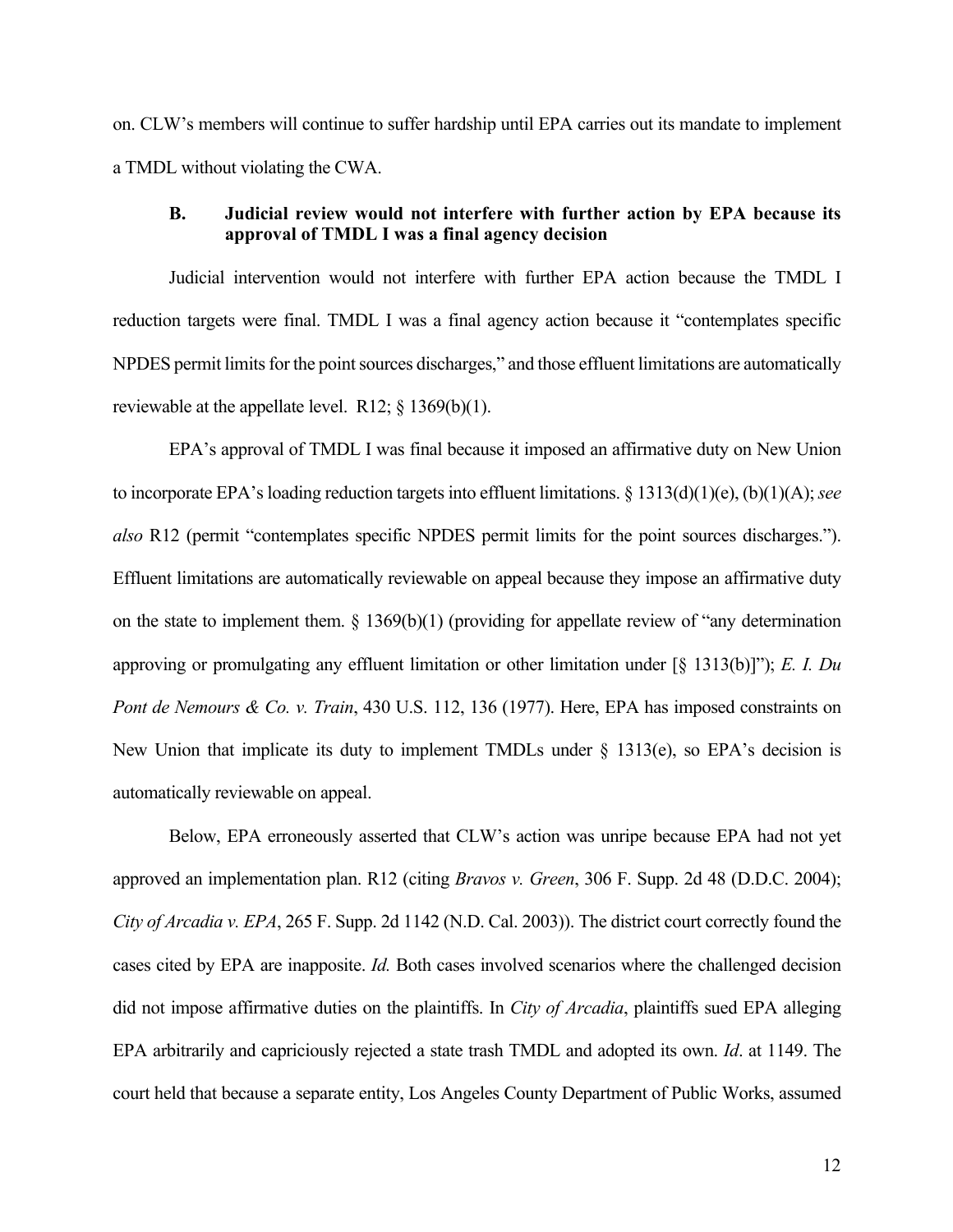responsibility for compliance with the TMDL, EPA's decision—final or not—was not related to plaintiffs' hardship. *Id*. at 1156. Here, New Union bore sole responsibility for immediate implementation of the TMDL I NPDES permit requirements, so TMDL I imposed an affirmative duty on New Union. R12.

The legal argument in *Bravos* is likewise distinguishable because the challenge related to a different phase of the TMDL process. There, plaintiffs challenged EPA's approval of a TMDL implementation plan under § 1313(e) for not providing reasonable assurances that polluters would comply. *Bravos*, 306 F. Supp. 2d at 54. The court found that while EPA had approved the TMDL, it had not approved, and New Mexico had not developed, an implementation plan to carry it out. *Id.* at 56. As such, the claims had not ripened because plaintiffs challenged a phase of the TMDL process that had not occurred. *Id.* Here, New Union challenged a phase of the TMDL process that did occur. EPA developed and approved TMDL I under § 1313(d) with NPDES permit requirements that New Union was compelled to carry out through § 1313(e) planning and implementation. R12.

TMDL I imposes an affirmative duty on New Union to implement, "without delay," NPDES permit limits for point source discharges. R12. Therefore, TMDL I was automatically reviewable, final, and judicial intervention would not interfere with further agency action.

### **C. The factual record is well developed**

The administrative record is well-developed, and the Court would not benefit from additional facts. The factual record is well developed when the court would not benefit from further factual development of the issues presented. *Am. Farm Bureau Fed'n*, 792 F.3d at 293.

The record shows that nonpoint sources are responsible for nearly half of the phosphorous loading in Lake Chesaplain. R9. Further, it details considerable opposition from nonpoint source polluters toward efforts to limit pollution linked to CAFOs, homeowners, and other agricultural dischargers by 35%. *Id.* Facing dischargers' record of opposition to complying with unenforceable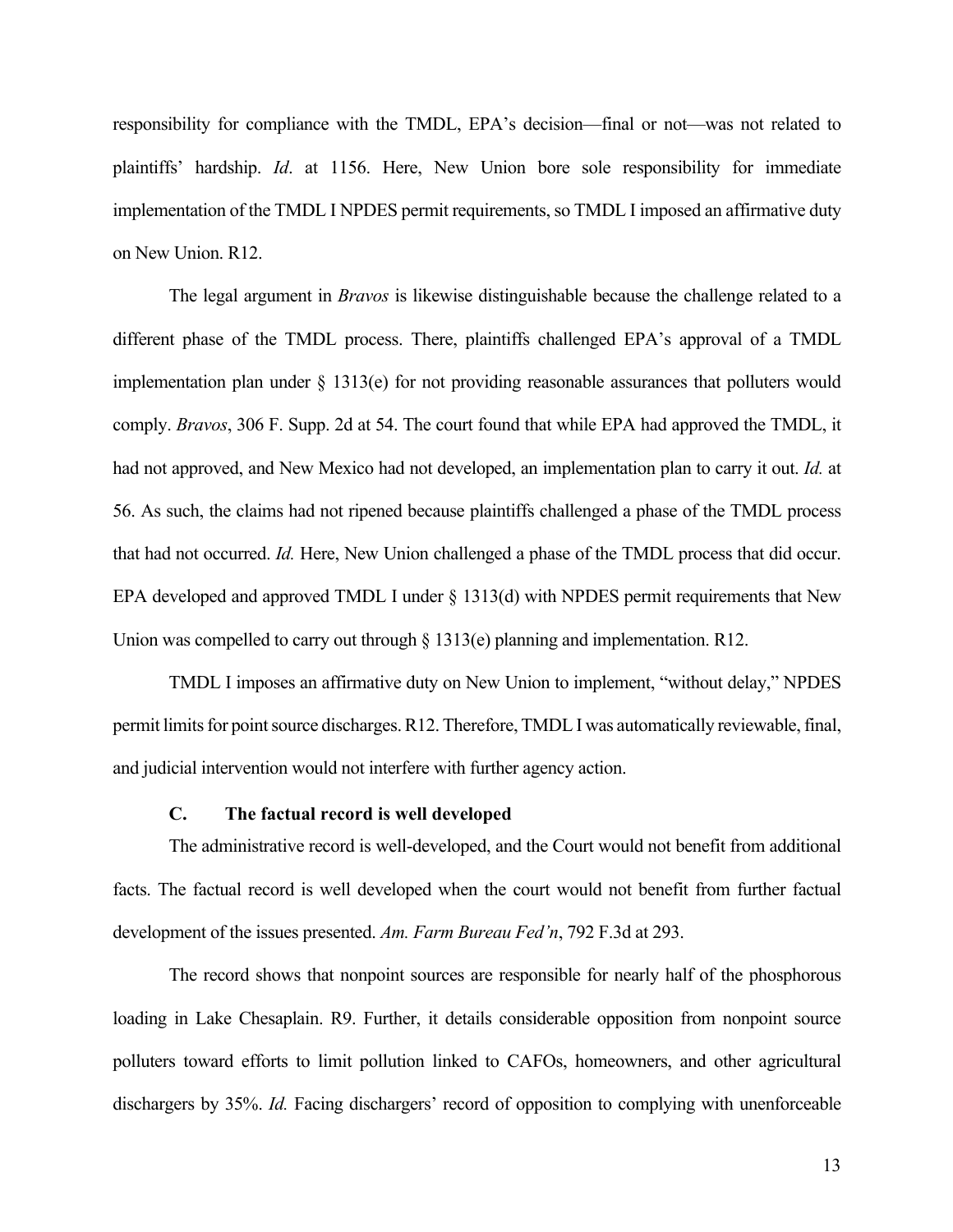nonpoint source BMPs, the Court should be persuaded that both TMDL I and TMDL II are insufficient to achieve the Lake Chesaplain WQS. The Court should affirm the district court's finding of ripeness because denying judicial review would foreclose any action to remedy the TMDLs so that it complies with  $\S$  1313(d)(1)(C).

## **II. The Court should reverse summary judgment for New Union on its claim that EPA lacks authority to develop TMDLs with loading allocations**

The district court erroneously held EPA does not have the authority to develop a TMDL including allocations for both point and nonpoint sources. First, the TMDL provision of the CWA is ambiguous. Second, EPA's interpretation is permissible because it preserves the principles of comity and federalism that Congress intended for the CWA.

An agency's construction of a statute that it administers is reviewed under *Chevron, U.S.A., Inc. v. Nat. Res. Def. Council, Inc*. 467 U.S. 837, 842 (1984). The *Chevron* framework is a two-step analysis. First, the Court should look to the statute to determine Congress' intent. *Id.* at 842–43. "If Congress' intent is clear, the court, as well as the agency, must give effect to the unambiguously expressed intent of Congress." *Id.* Second, "if the statute is silent or ambiguous with respect to the specific issue, the question for the court is whether the agency's answer is based on a permissible construction of the statute." *Id.* at 843.

Here, the Court should review the orders granting summary judgment for New Union under *Chevron* because "total" in "total maximum daily load" is ambiguous, and EPA's interpretation is permissible. Importantly, the D.C. and Third Circuits applied *Chevron* when reviewing EPA's construction of § 1313. *Friends of the Earth, Inc. v. EPA*, 446 F.3d 140, 144 (D.C. Cir. 2006); *Am. Farm Bureau Fed'n*, 792 F.3d at 294.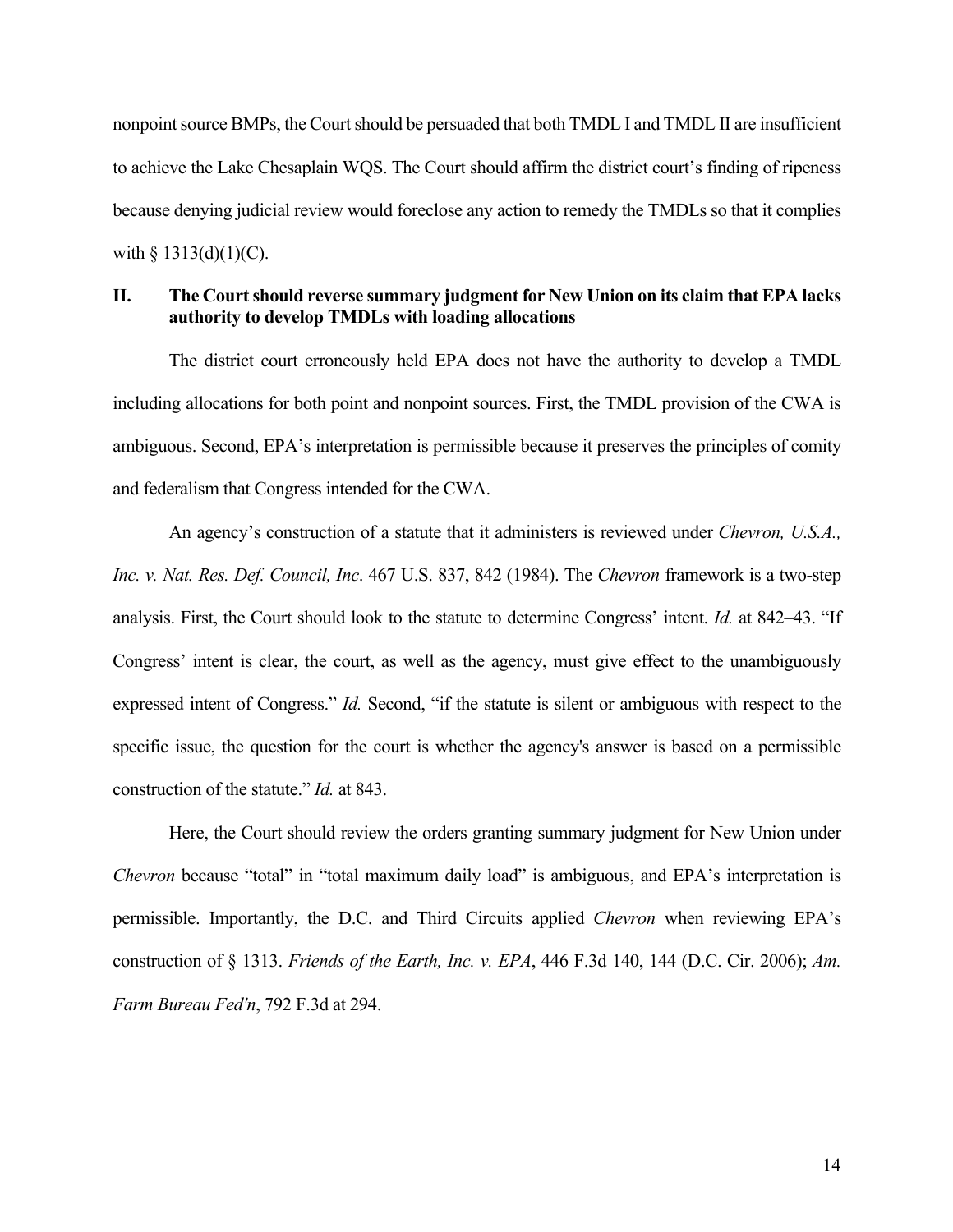#### **A. The term "total maximum daily load" is ambiguous**

Congress did not define the term "total maximum daily load," nor did it unambiguously imply its intent for the term. An agency interpretation of an ambiguous statute may stand if Congress has not clearly spoken to the ambiguity in question and the agency interpretation is permissible. *Chevron*, 467 U.S. at 842. If Congress left a statutory gap for an agency to fill, courts defer to the agency's reasonable decisions. *Am. Farm Bureau Fed'n*, 792 F.3d at 295. In determining whether the CWA admits a construction of "total maximum daily load" where "total" is the sum of point and nonpoint source load allocations, the district court correctly applied the *Chevron* standard but incorrectly applied the law to the facts. Congress left gaps for EPA to fill based on the language, legislative history, and structure of  $§ 1313(d)(1)(C).$ 

First, Congress did not define the term "total maximum daily load" and relied on EPA to elucidate the ambiguity. In *Natural Resources Defense Council v. Muszynski*, the Second Circuit held that § 1313(d) was unclear on whether a TMDL should be expressed in numeric or narrative terms. 268 F.3d 91, 98 (2d Cir. 2001). The court held that the term "total maximum daily load" is "susceptible to a broader range of meanings" and deferred to the EPA's "far-ranging expertise" to elucidate its meaning. *Id*. The Ninth Circuit similarly determined § 1313(d) is unclear on whether TMDLs may be applied to nonpoint sources. *Pronsolino*, 291 F.3d at 1131. There, the court deferred to EPA in its approval of a TMDL with statewide implications for nonpoint sources in California. *Id.*

Here, the district court held, "Congress meant total when it said total" but erroneously held that there are no gaps in § 1313(d)(1)(C). R13. "Total maximum daily load" is ambiguous because it is not defined in the statute and may be interpreted to mean either (1) an unallocated loading requirement, *i.e.*, "just a number at the bottom of a receipt," or (2) the sum of discrete maximum daily loads for point and nonpoint sources. *Am. Farm Bureau*, 792 F.3d at 298. Until this case, "[n]o court has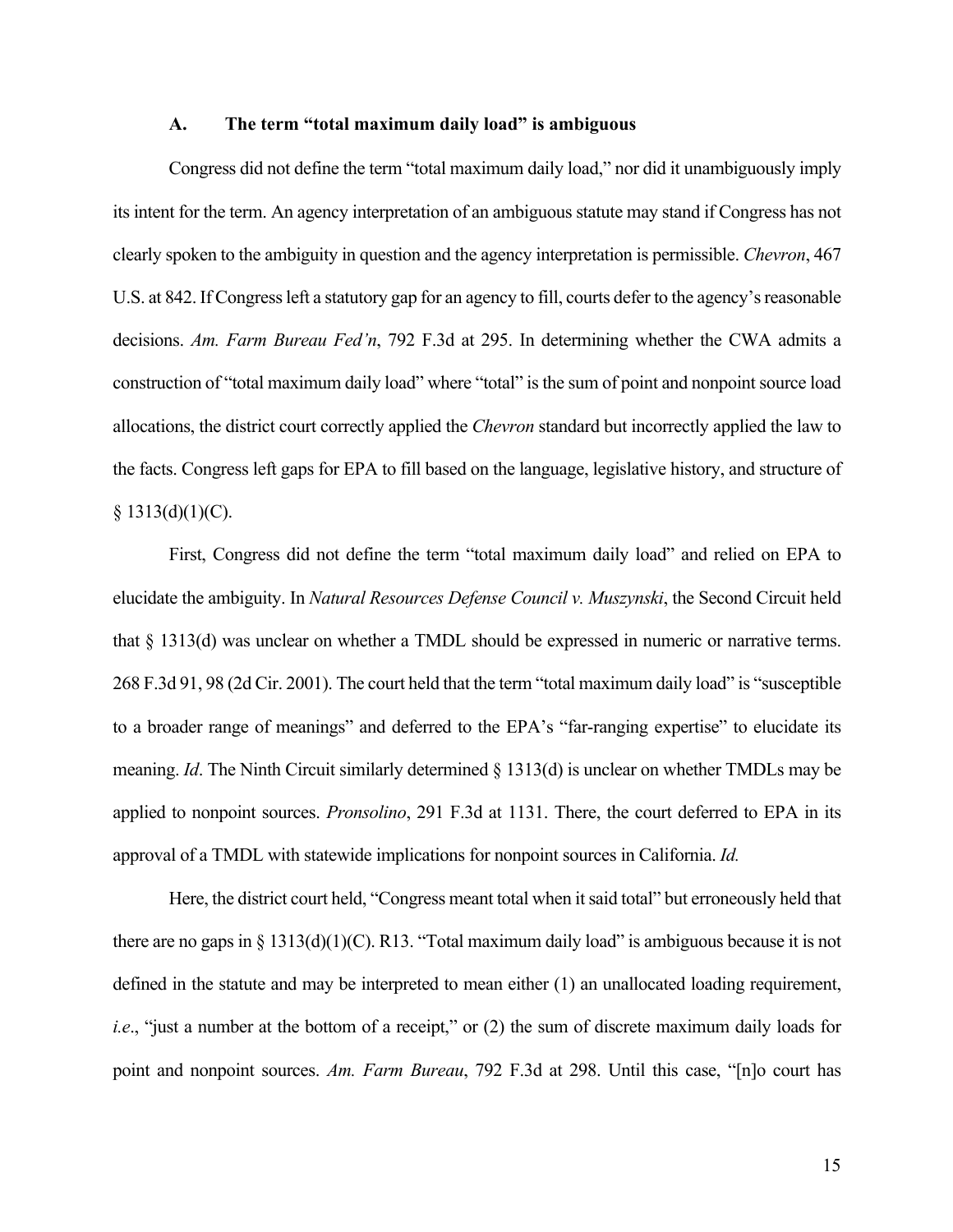adverted to any problem with the EPA's regulatory interpretation of [total maximum daily load]." *Am. Farm Bureau Fed'n*, 792 F.3d at 296, *cert. denied*, 577 U.S. 1138 (2016). As such, the district court rejected precedent that the U.S. Supreme Court signaled it agrees with. Accordingly, the Court should reverse its misstep and uphold EPA's interpretation of the "total."

Second, the surplusage canon supports EPA's interpretation. It is well established that courts should lean in favor of a statutory construction which renders every word operative. *Nat'l Ass'n of Mfrs. v. DOD*, 138 S. Ct. 617, 632 (2018). Accordingly, Congress would not have included the word "total" unless it intended it to reflect a sum of loading allocations. If Congress intended the TMDL to represent a single loading requirement without reference to specific pollutant sources, it would have used "maximum daily load." Section 1313(d)(1)(C) further implies the TMDL was intended as a sum of discrete loading requirements because the text references a calculation: "a State shall establish . . . the total maximum daily load for those pollutant which the Administrator identifies under section 304(a)(2) as suitable for such calculation." A "calculation" would likewise not be needed unless it was intended to reflect the relationship between two or more parts. The statute's plain language supports a finding of ambiguity because the words "total" and "calculation" would otherwise not be operative.

Third, the CWA's structure supports EPA's interpretation. The courts have established that a term generally means the same thing each time it is used. *United States v. Castleman*, 572 U.S. 157, 174 (2014). In the CWA, the word "total" appears 48 times. In all but one instance, the term clearly connotes a sum of two or more parts. *See, e.g.* § 1254(t) ("total impact on the environment, considering not only water quality, but also air quality, land use, and effective utilization and conservation of fresh water and other natural resources"); § 1311(j)(5) ("effluent limitation modifications may reduce total suspended solids by more than 80%"); § 1314(b)(1)(B) (providing for a calculation of the total cost of the application of technology in relation to effluent reduction benefits). The only instance where the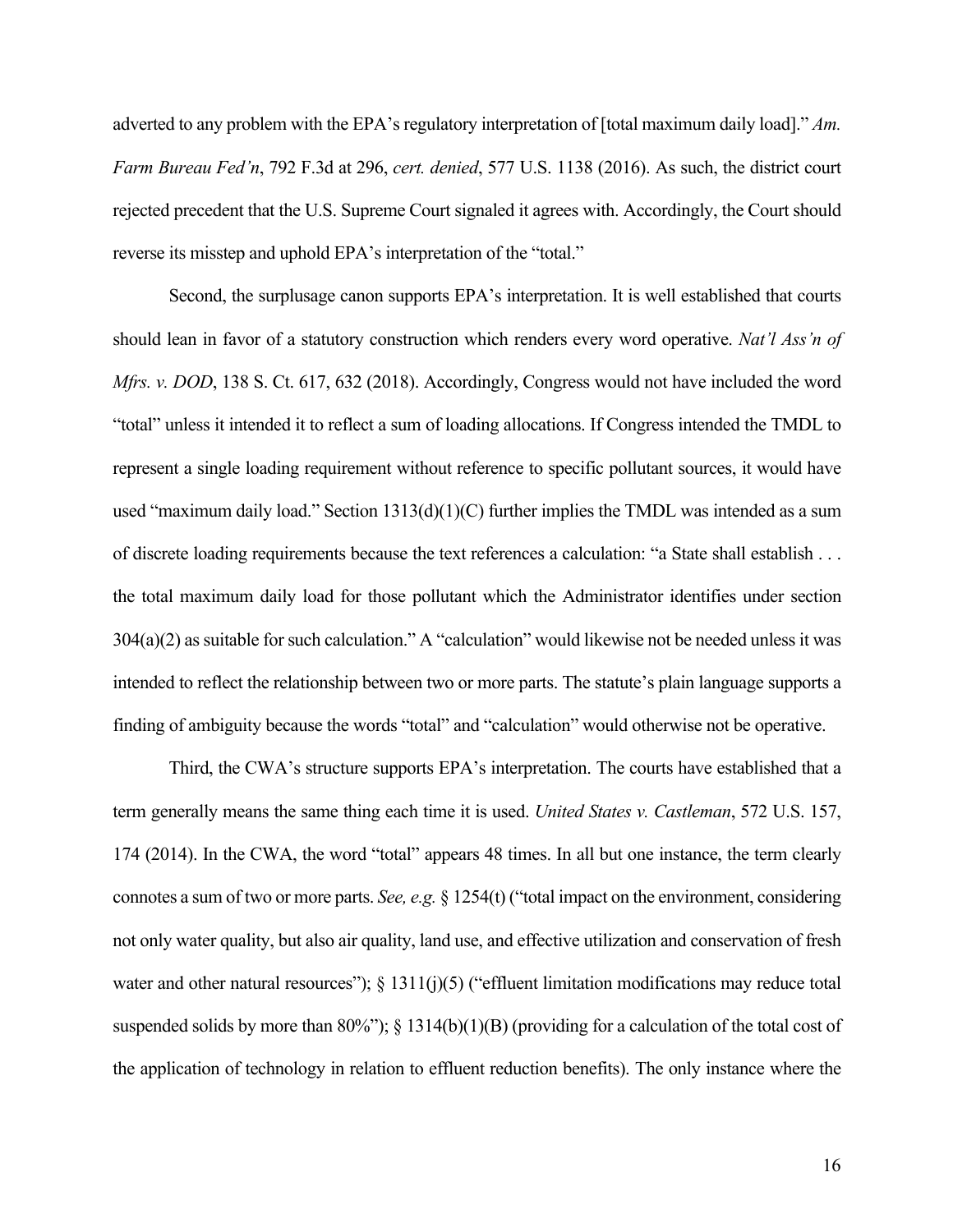term may be ambiguous is in  $\S$  1254(o)(2), which outlines a procedure to determine whether new policies may be implemented to reduce the "total flow of sewage." Even there, it is unclear whether the term means a sum of individual sewage streams, or the aggregate without reference to each waste stream. As such, "total" is used consistently throughout the CWA and supports EPA's interpretation of the term.

Finally, the legislative history indicates Congress was aware of and approved EPA's interpretation of the CWA when it ratified 1987 amendments to the CWA. Water Quality Act of 1987, Pub. L. No. 100–4, § 404, 101 Stat. 68 (1987). In a 1985 regulation, EPA explained it is "impossible to evaluate whether a TMDL is technically sound and whether it will be able to achieve [WQS] without evaluating component" allocations and "how these loads were calculated." Water Quality Planning and Management, 50 Fed. Reg. 1774, 1775 (Jan. 11, 1985). That same year, EPA promulgated the definition for "total maximum daily load" to include point and nonpoint source allocations. 40 C.F.R. § 130.2(i). Two years after that, Congress amended § 1313(d)(4)(A) to include "or other wasteload allocation established under this section," using language distinctly referencing allocations. § 404, 101 Stat. at 68. The amendment indicates Congress was on notice that EPA interpretated "total" to authorize loading allocations. But even though EPA made changes to the CWA, Congress did not establish a definition of total. The fact that Congress incorporated language specifically referencing EPA's interpretation two years after EPA began applying Congress indicates it was aware of the ambiguity at issue but declined to clarify. Therefore, Congress implicitly ratified EPA's regulations because it intended EPA to fill in the gaps.

Congress left gaps for EPA to fill based on the language, structure, and legislative history of §  $1313(d)(1)(C)$ . Therefore, the statute is ambiguous.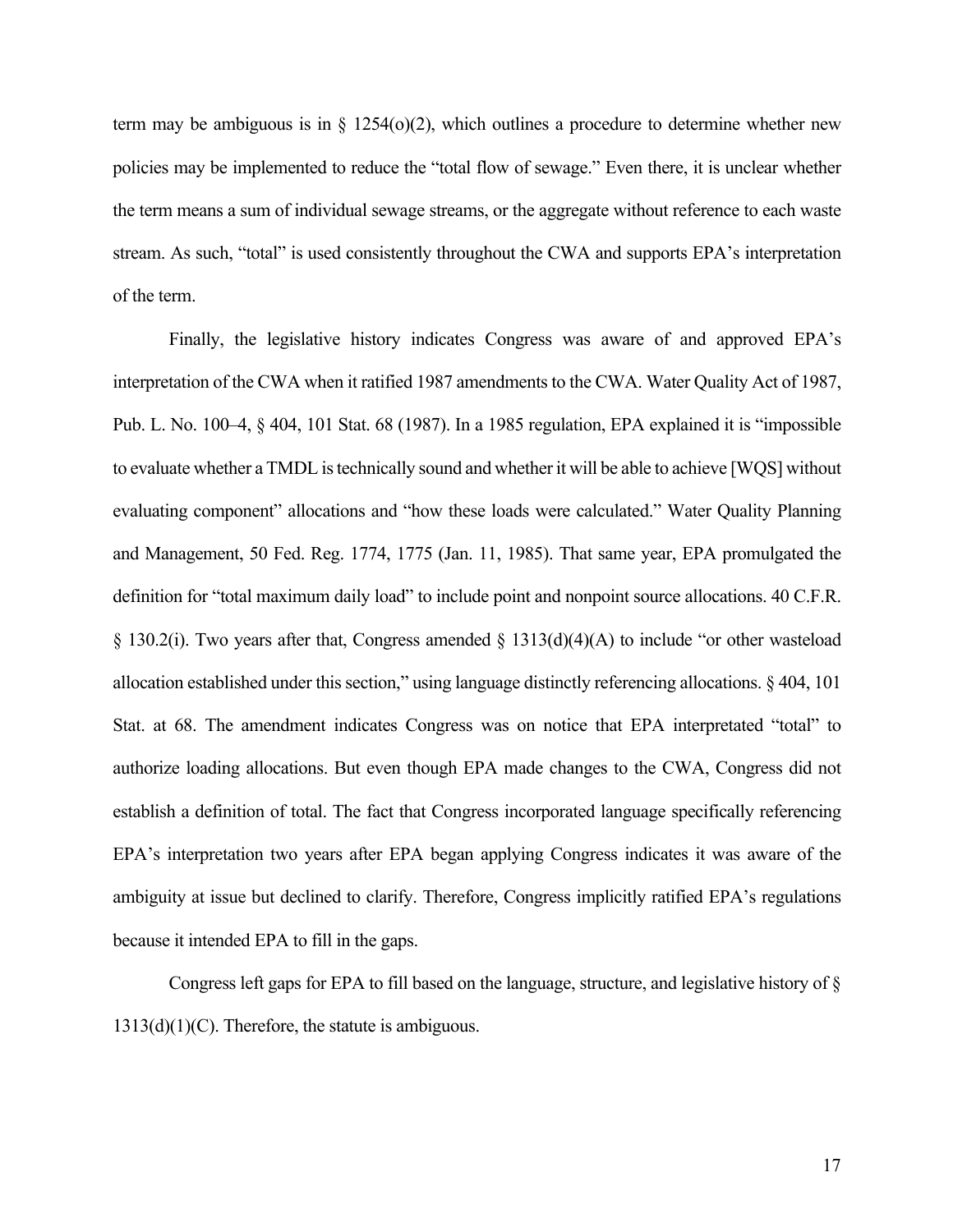## **B. EPA's interpretation of § 1313(d)(1)(C) is permissible because it has authority to develop a TMDL, and New Union retains authority to implement it**

EPA's interpretation of "total" is permissible because it had authority to develop TMDL I under  $\S 1313(d)(1)(C)$ , and New Union retains authority to implement it under  $\S 1313(e)$ . As such, EPA's interpretation of "total" does not violate the principles of comity and federalism in the CWA because New Union retains authority to implement TMDLs.

The statute clearly provides the EPA Administrator discretionary authority to develop a TMDL: "If the Administrator disapproves such identification and load, he shall . . . identify such waters in such State *and establish such loads for such waters as he determines necessary* to implement the [WQS] applicable."  $\S$  1313(d)(1)(C) (emphasis added). Despite this delegation of authority to the Administrator, the district court held that  $\S$  1313(d) is "an information gathering provision," but nothing more. R13. The statute plainly contradicts the district court's determination.

There are several instances where EPA's interpretation of "total" is appropriately complimented by state implementation: EPA may develop point source reductions through NPDES permitting, but it has no authority to implement specific control measures; only the state does. § 1313(b)(1)(A). A state, then, may use the TMDL wasteload allocation as guidance to establish effluent limits. *Arkansas v. Oklahoma*, 503 U.S. 91, 105–7 (1992). EPA may also encourage certain outcomes with funding and institute civil action against point and nonpoint source polluters, but it has no statutory authority to implement specific control measures. *Am. Farm Bureau Fed'n*, 792 F.3d at 292; R10; §  $1281(g)$  (funding); § 1319(a)(3) (civil action). States may also subject certain nonpoint sources to greater controls than others, or use certain pollution-reduction controls in some instances but not others. *See, e.g.,* 40 C.F.R. 130.2(i); *Sierra Club v. Meiburg*, 296 F.2d 1021, 1025 (11th Cir. 2002).

Further, the district court's comparison of the principles of cooperative federalism in the Clean Air Act and in the CWA does not render EPA's interpretation is impermissible. The district court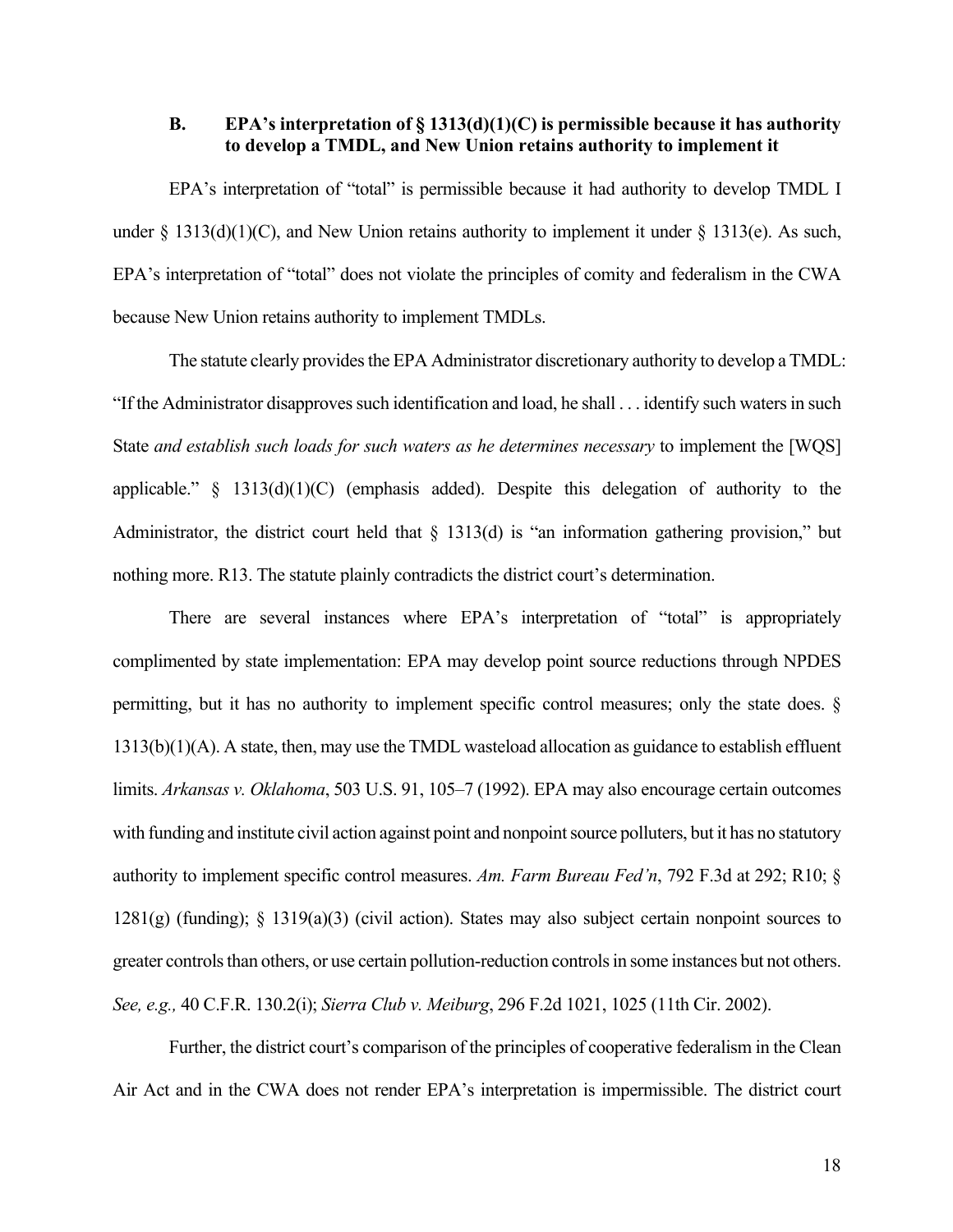correctly noted Congress "deliberately declined to include an EPA supervised state implementation requirement for water quality standards." R13. However, CLW is not arguing that EPA should supervise New Union's TMDL; the implementation plan is not at issue here. CLW is arguing that EPA has authority to set goal posts in the TMDL because the statute expressly provides that authority. § 1313(d)(1)(C). Here, TMDL I sets broad parameters—an annual 35% reduction in point and nonpoint source loading—that New Union can implement in any manner that adequately attains WQS. Setting parameters which the state can then implement is squarely within EPA's authority under the CWA.

The TMDL provision of the CWA is ambiguous, and EPA's interpretation is permissible because it preserves the principles of comity and federalism that Congress intended for the CWA. TMDL II should be vacated, and TMDL I should be reimplemented because EPA's construction of "total" does not violate  $\S$  1313(d)(1)(C).

## **III. The Court should affirm summary judgment for CLW on its claim that EPA erroneously interpreted the minimum statutory requirements in § 1313(d)(1)(C)**

CLW is entitled to summary judgment on its challenge to EPA's interpretation of  $\S$  $1313(d)(1)(C)$  because the statute's plain language establishes three requirements for TMDLs which EPA ignores. R15. An agency's construction of a statute it administers is reviewed under *Chevron*, as explained above. Under *Chevron*, the Court "must give effect to the unambiguously expressed intent of Congress."  $467$  U.S. at 843. Here, the unambiguous language of § 1313(d)(1)(C) insists that TMDLs regulate pollution on a "daily" basis, allow for "seasonal variations," and are "established at a level necessary to implement the applicable WQS." § 1313(d)(1)(C). As the district court recognized, EPA incorrectly interpreted the statute to legitimize TMDL I, which does not meet any of these three requirements because it: regulates pollution on an annual basis, makes no attempt to allow for seasonal variations, and is insufficient to ensure that Lake Chesaplain will meet WQS for five years. Any one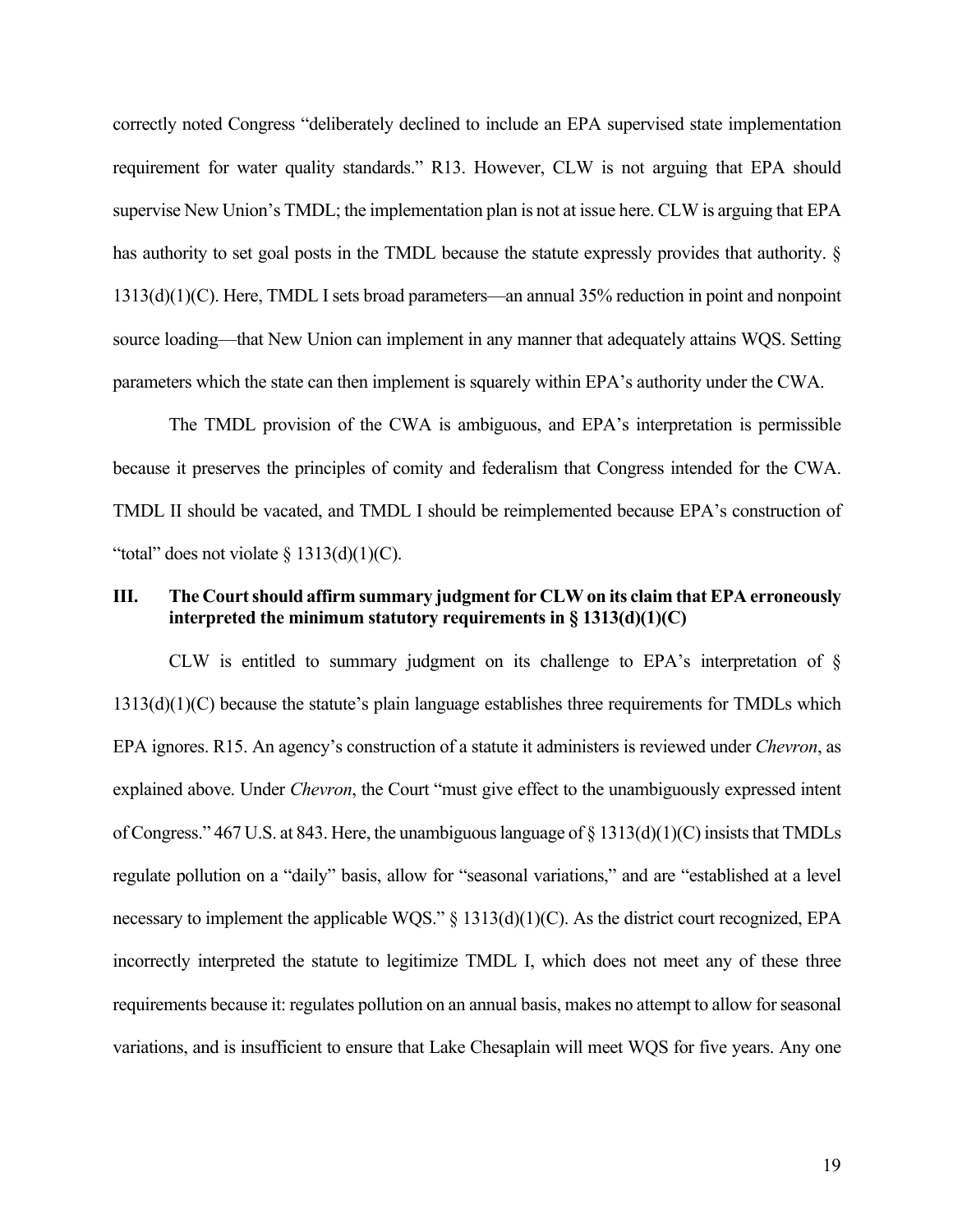of these three violations, discussed in separate subsections below, is grounds for the Court to affirm summary judgment for CLW.

## **A. Section 1313(d)(1)(C) unambiguously requires TMDLs to establish total maximum "daily" loads, and it is undisputed that TMDL I does not limit daily pollution**

First, EPA's construction of  $\S$  1313(d)(1)(C) is incorrect because it does not give effect to the word "daily." EPA may not adopt a TMDL that regulates pollution on an annual basis. *Friends of the Earth*, 446 F.3d at 146.

*Chevron* and the canon against surplusage require courts to give effect to every word in a statute. Under *Chevron* step one, the Court looks to the plain language of the statute to determine Congress' intent. "If the intent of Congress is clear, that is the end of the matter." *Chevron*, 467 U.S. at 842. While "[a]bsurd results are to be avoided" when constructing a statute, an unambiguous expression of intent "ordinarily be regarded as conclusive." *United States v. Turkette*, 452 U.S. 576 (citation and internal quotations omitted). Likewise, the canon against surplusage precludes interpretations of a statute that ignore words. The court should give effect to every clause and word of a statute, avoiding any construction which implies that the legislature was ignorant of the meaning of the language it employed. *Nat'l Ass'n of Mfrs.*, 138 S. Ct. at 632.

Section 1313(d)(1)(C) requires TMDLs to establish "daily" limits on pollution for impaired waterbodies. Applying *Chevron* step one, the D.C. Circuit recognized that the word "daily" is an unambiguous expression of Congress' intent:

Nothing in this language even hints at the possibility that EPA can approve total maximum "seasonal" or "annual" loads. The law says "daily." We see nothing ambiguous about this command. "Daily" connotes "every day." *See* Webster's Third New International Dictionary 570 (1993) (defining "daily" to mean "occurring or being made, done, or acted upon every day"). Doctors making daily rounds would be of little use to their patients if they appeared seasonally or annually. And no one thinks of "[g]ive us this day our daily bread" as a prayer for sustenance on a seasonal or annual basis. Matthew 6:11 (King James).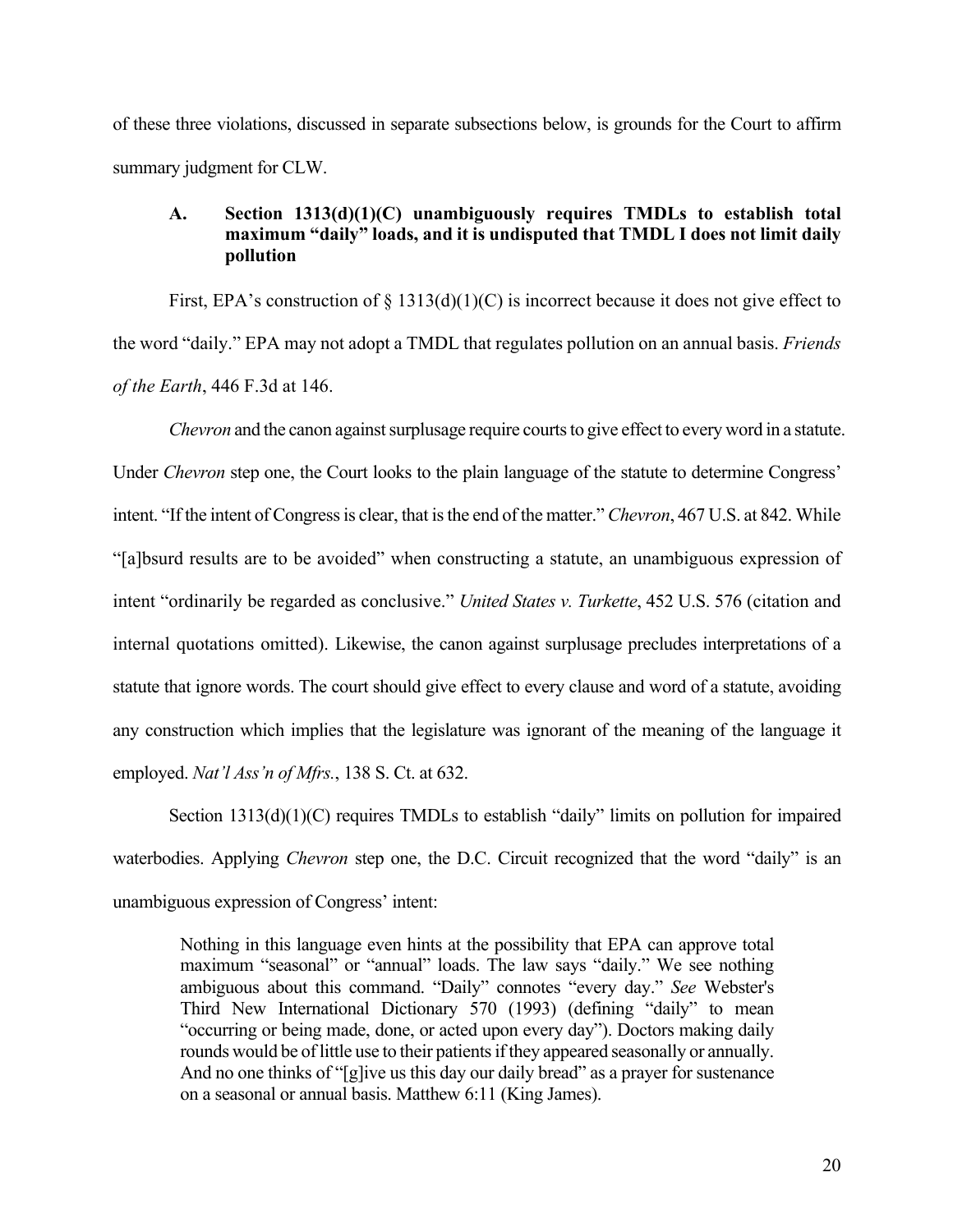*Friends of the Earth*, 446 F.3d at 144. Since "daily" has its usual meaning in § 1313(d)(1)(C),

the court held that EPA must adopt a TMDL that regulates pollution on a daily basis. *Id*.

Likewise, the canon against surplusage prevents constructing  $\S 1313(d)(1)(C)$  in a way that does not give effect to "daily." Courts are "obliged to give effect, if possible, to every word Congress used." *Nat'l Ass'n of Mfrs.* 138 S. Ct. at 632. Here, EPA's interpretation of the statute ignores "daily," so EPA's construction of the statute was incorrect. If the statute is constructed such that TMDLs can regulate pollution on an annual basis, then "total maximum daily load" has the same meaning as "total maximum load" and "daily" has no effect.

Although "total maximum daily load" is an ambiguous phrase, the word "daily" has an unambiguous meaning. Like CLW, the *Muszynski* plaintiff challenged EPA's adoption of a TMDL because the TMDL did not regulate pollution on a daily basis. 268 F.3d at 97. The court found that the phrase "total maximum daily load" was "susceptible to a broader range of meanings" than plaintiffs claimed. *Id.* at 98. However, under *Chevron*, *Muszynski* should have asked "whether Congress ha[d] spoken directly to the precise question at issue." *Chevron*, 467 U.S. at 842; *see also Am. Farm Bureau Fed'n*, 792 F.3d at 294 ("In framing 'the precise question at issue,' we ask, 'whether the statute unambiguously forbids the Agency's interpretation.'") (quoting *Barnhart v. Walton*, 535 U.S. 212, 217–18 (2002)). Congress spoke directly to the precise question at issue in *Muszynski* because §  $1313(d)(1)(C)$  requires EPA to adopt total maximum "daily" loads. §  $1313(d)(1)(C)$ . Therefore, *Muszynski* erred by not confining its analysis to Congress' unambiguously expressed intent.

Further, *Muszynski* was flawed because it did not correctly apply *Turkette*, 452 U.S. 576. *Muszynski* relied on the rule that "absurd results are to be avoided" when constructing a statute. *Muszynski*, 268 F.3d at 98 (citing *Turkette*, 452 U.S. at 580). The court concluded that requiring TMDLs to establish daily limits for phosphorous would be absurd because "for some pollutants,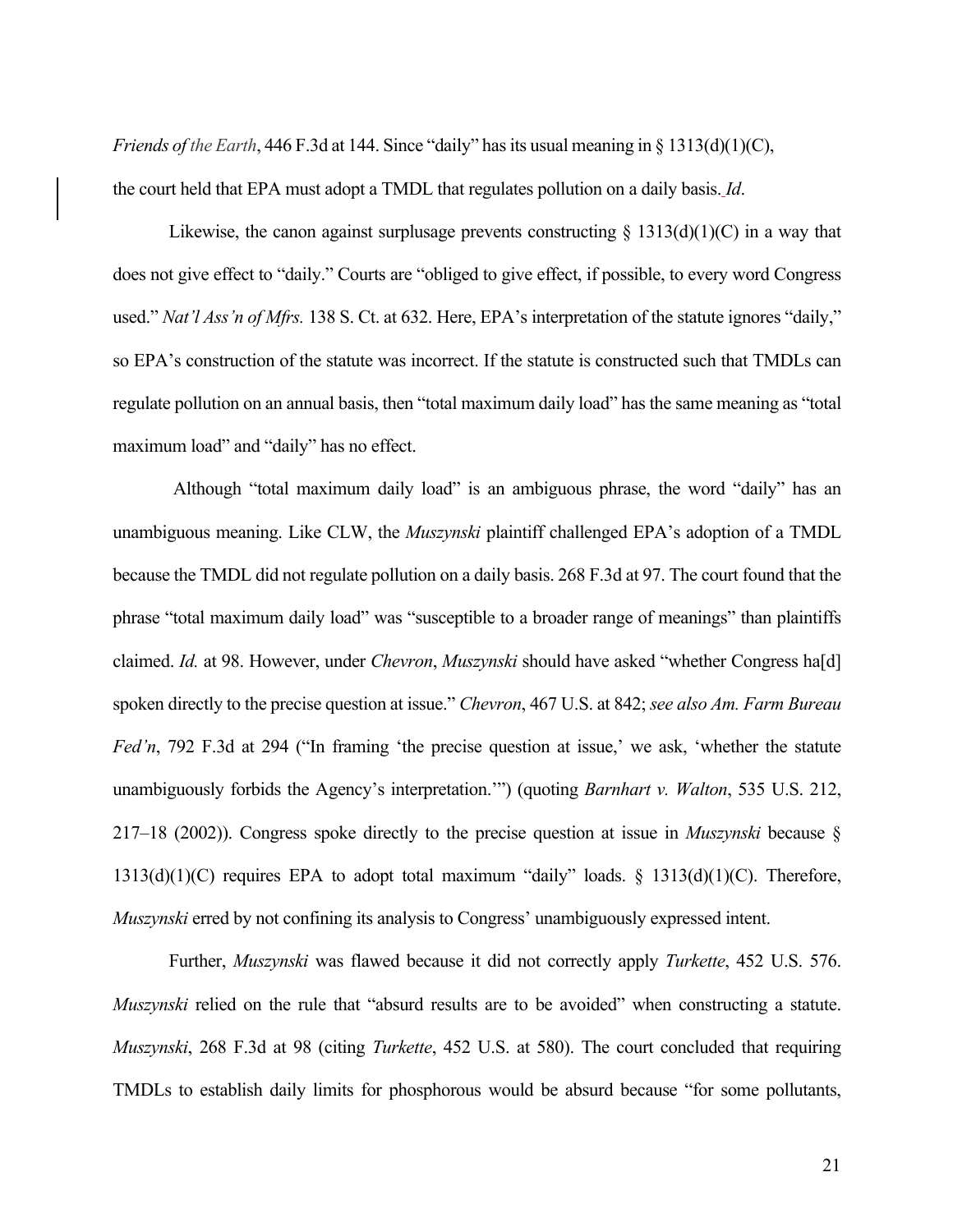effective regulation may best occur by some other periodic measure than a diurnal one." *Id.* at 99. However, under *Turkette*, "if the statutory language is unambiguous, in the absence of a clearly expressed legislative intent to the contrary, that language must ordinarily be regarded as conclusive." 452 U.S. at 580 (citation omitted). *Muszynski* does not cite any legislative history suggesting that Congress intended to allow for TMDL submissions to regulate pollution on an annual basis. And *Muszynski* does not point to any extraordinary circumstances that suggest that the word "daily" should not be conclusive. To the contrary, "establishing daily loads makes perfect sense for many pollutants." *Friends of the Earth*, 446 F.3d at 146. Hence "daily" should be regarded as conclusive.

The *Friends of the Earth* court rejected *Muszynski*'s finding of absurdity because the D.C. Circuit applies a heightened burden for agencies seeking to demonstrate absurdity. In the D.C. Circuit, "for the EPA to avoid a literal interpretation…it must show either that, as a matter of historical fact, Congress did not mean what it appears to have said, or that, as a matter of logic and statutory structure, it almost surely could not have meant it." *Id*. at 146. This burden aligns with *Chevron* and *Turkette* because it presumes that unambiguous language in a statue is conclusive. Here, since EPA cannot meet this burden, interpreting  $\S$  1313(d)(1)(C) to require daily pollution restrictions is not absurd.

Section 1313(d)(1)(C) does not permit EPA to adopt an annual maximum load in place of a TMDL because Congress unambiguously expressed its intent for "daily" regulations in the plain language of the statute. Because it is undisputed that TMDL I does not regulate pollution on a daily basis, EPA erred as a matter of law by approving it. Accordingly, the Court should grant summary judgment for CLW on its challenge to TMDL I.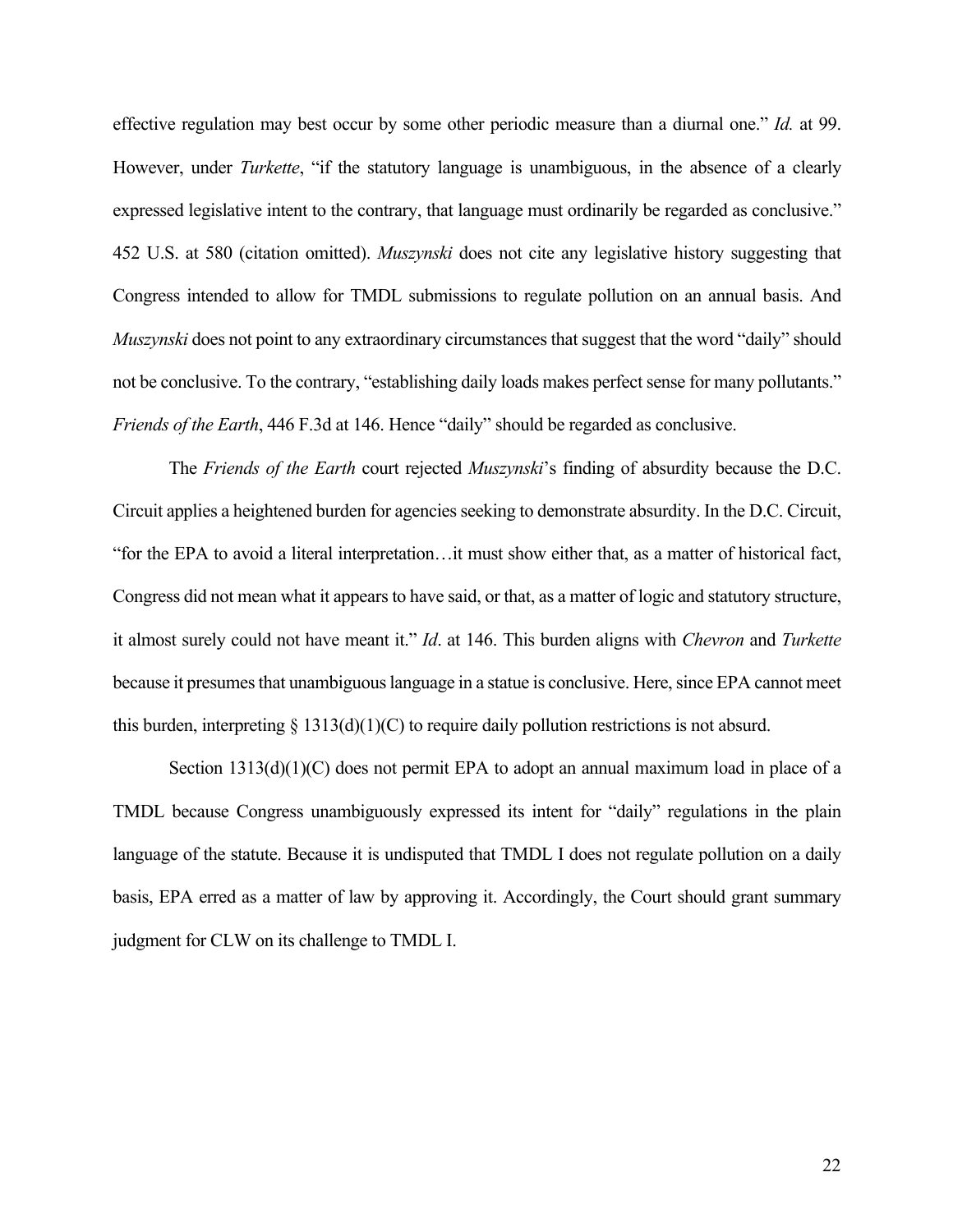## **B. The plain language of § 1313(d)(1)(C) requires TMDLs to allow for seasonal variations, and the record does not reflect that EPA demonstrated how TMDL I does so**

Alternatively, the Court should affirm summary judgment for CLW because  $\S 1313(d)(1)(C)$ requires TMDLs to allow for seasonal variations in water quality. Here, CLW is entitled to summary judgment because nothing in the record reflects that EPA can meet its burden to show that TMDL I allows for seasonal variations.

Section 1313(d)(1)(C) explicitly requires TMDLs to allow for seasonal variations. Applying *Chevron*, the Court should defer to the plain language of the statute. 467 U.S. at 842–843. Here, the statute says that TMDLs "shall be established at a level necessary to implement the applicable water quality standards with *seasonal variations*." § 1313(d)(1)(C) (emphasis added). Congress unambiguously required TMDLs to allow for seasonal variations in water quality, and because "the intent of Congress is clear, that is the end of the matter." *Chevron*, 467 U.S. at 842. Further, EPA has the burden of showing that TMDL I allows for seasonal variations in water quality. Although *Muszynski* disagreed with the lower court's interpretation of "daily," the court still remanded because it found that EPA had failed to show how the TMDL expressed in annual terms allowed for seasonal variations. 268 F.3d at 99.

Here, like in *Muszynski*, nothing in the record reflects that EPA explained how TMDL I allows for seasonal variations. Therefore, EPA cannot genuinely dispute that TMDL I fails to meet the seasonal variations requirement in the statute, and CLW is entitled to summary judgment.

## **C. Section 1313(d)(1)(C) requires TMDLs to ensure that the impaired waterbody will meet WQS, so the restrictions in TMDL I are insufficient**

Alternatively, the Court should affirm summary judgment for CLW because  $\S$  1313(d)(1)(C) requires TMDLs to implement restrictions that are sufficient to ensure the impaired waterbody will meet and continue to meet WQS. R15. Applying *Chevron*, the Court should look to the plain language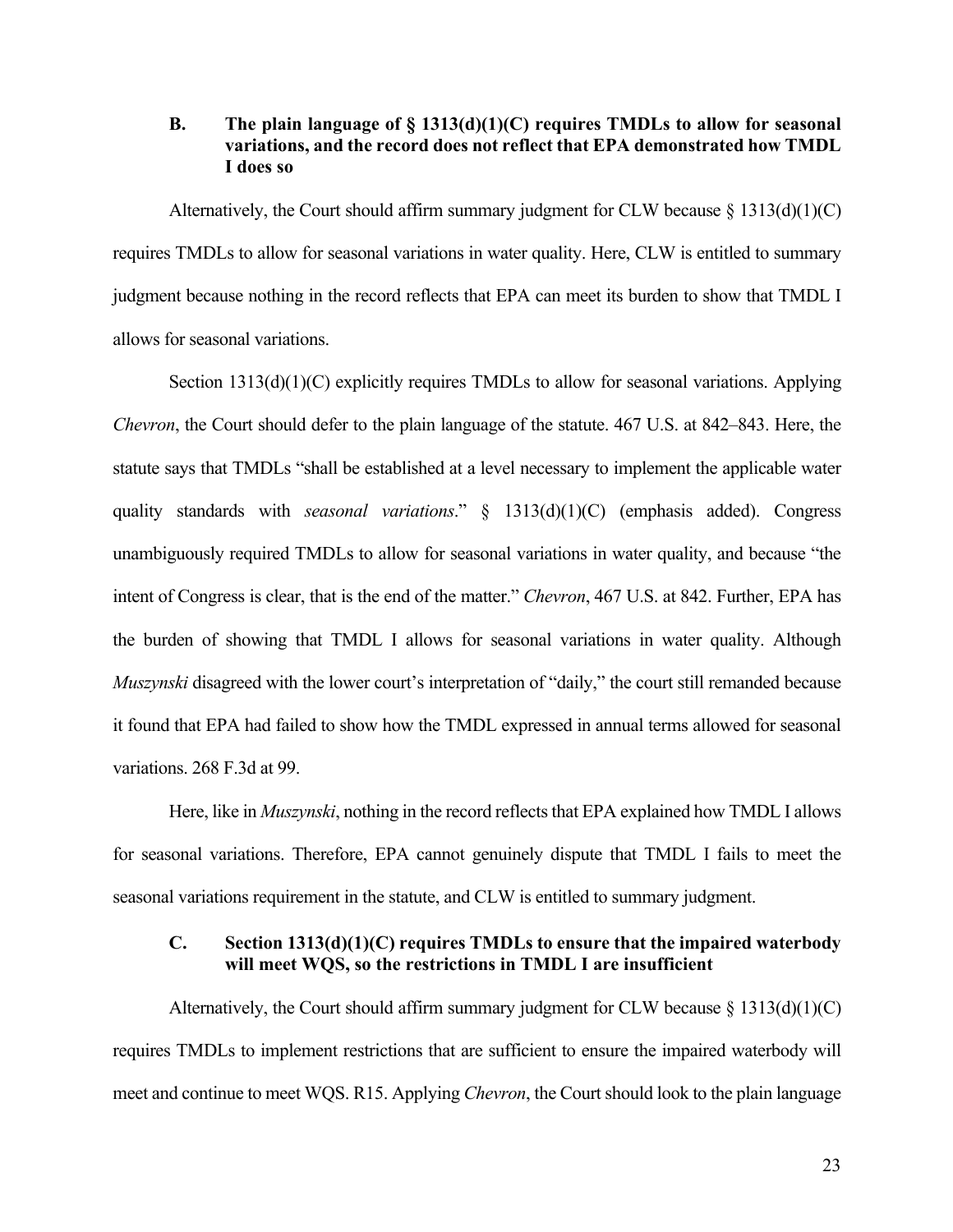of the statute and, if necessary, consider the underlying purpose of the statute. Here, because TMDL I will not ensure that Lake Chesaplain will meet WQS upon implementation, CLW is entitled to summary judgment on its challenge to TMDL I.

Neither the plain language nor the underlying purpose of  $\S$  1313(d)(1)(C) support a construction of the statute that allows EPA to adopt a TMDL that is insufficient to ensure the impaired waterbody will meet WQS upon implementation. First, the plain language of the statute requires that TMDLs are "established at a level necessary to implement the applicable water quality standards" § 1313(d)(1)(C). On its website, EPA acknowledges that TMDLs should ensure "the waterbody will *meet and continue to meet* [WQS] for that particular pollutant." EPA, *Overview of Total Maximum Daily Load*, Impaired Waters and TMDLS, https://www.epa.gov/tmdl/overview-total-maximumdaily-loads-tmdls (last visited Nov. 22, 2021). Second, the purpose of the CWA was to ensure that WQS were achieved no later than July 1, 1977. *See* 33 U.S.C. § 1311(b)(1)(C). And the deadline for achievement of loading reductions cannot be extended by administrative action. *See Bethlehem Steel Corp.v. Train*, 544 F.2d 657, 661 (3d Cir. 1976). Therefore, EPA may not adopt a TMDL that will not lead the impaired waterbody to meet WQS for five years after it is adopted.

TMDL I will not ensure that Lake Chesaplain meets WQS because it uses a phased approach and aims for a percentage-based reduction in loading. Even if successful, TMDL I will not result in Lake Chesaplain meeting WQS until 2024. Therefore, EPA's construction of  $\S$  1313(d)(1)(C) contradicts the plain language and underlying purpose of the Clean Water Act requiring TMDLs to ensure that the impaired waterbody meets WQS upon implementation.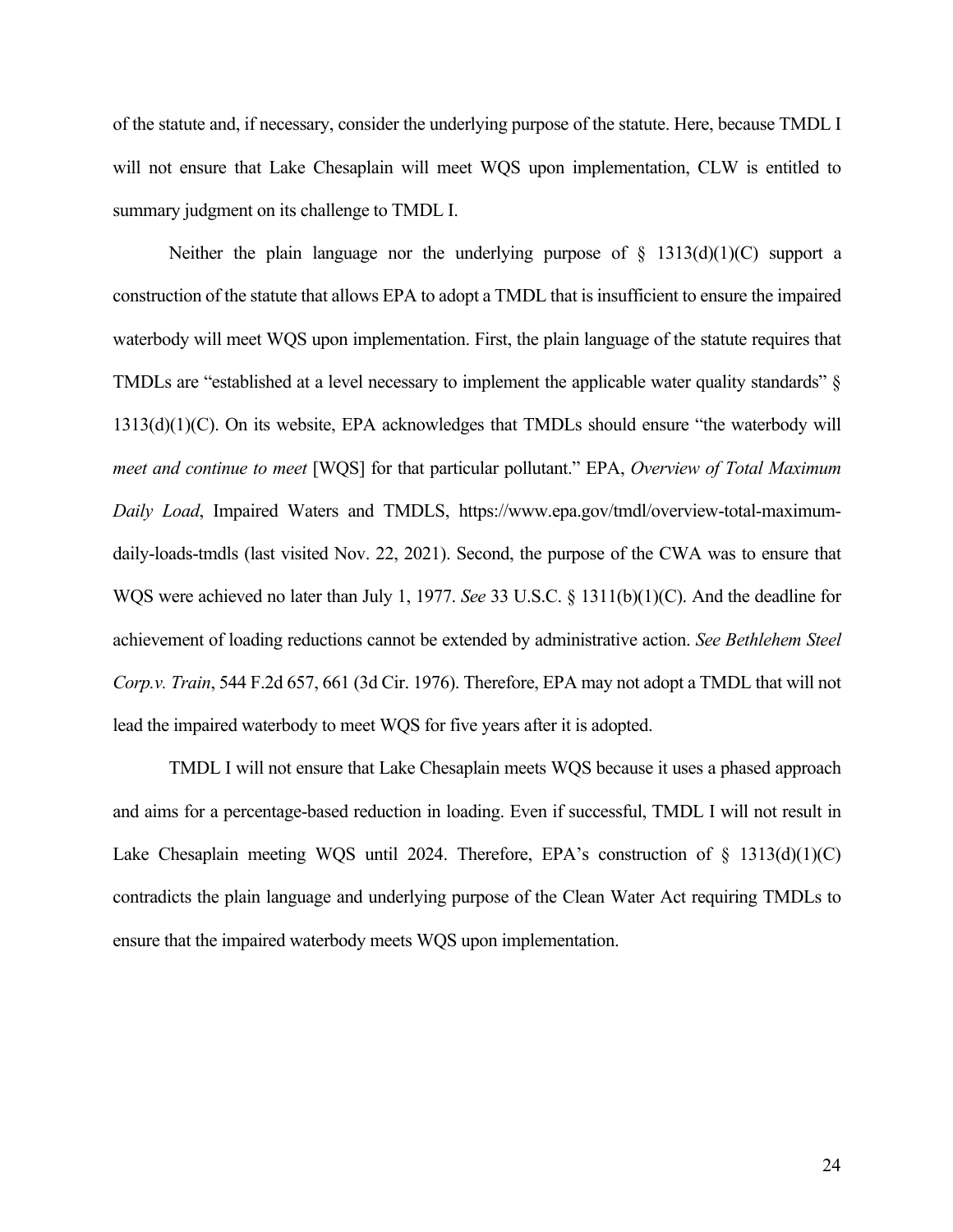## **IV. The Court should reverse summary judgment for EPA on CLW's claim that reasonable assurances are required**

EPA's decision to not require reasonable assurances that the BMPs in the TMDL for Lake Chesaplain would be implemented was arbitrary and capricious because EPA failed to consider important aspects of the problem and acted contrary to its own interpretive document without a reasoned explanation. BMPs are used to achieve nonpoint source reductions. 40 C.F.R. § 130.2(i). EPA often requires reasonable assurances that BMPs will be implemented to help understand if the TMDL will reach water quality criteria and if EPA should approve the TMDL, "as it would surely be arbitrary or capricious for the EPA to approve a plan that a state is incapable of following." *Am. Farm Bureau Fed'n*, 792 F.3d at 307. *American Farm* characterized EPA's choice to require reasonable assurances in the Chesapeake Bay TMDL as the agency "exercis[ing] 'reasoned judgment' in evaluating the states' proposed standards," consistent with the authority granted to EPA by CWA. *Id.* at 300 (citing *Ctr. for Biological Diversity v. EPA*, 749 F.3d 1079, 1087 (D.C. Cir. 2014)).

The arbitrary and capricious standard applies when a court reviews an agency's findings under the APA. 5 U.S.C. § 706(2)(A). Here, the arbitrary and capricious standard applies because the Court is reviewing EPA's finding that reasonable assurances were not required.

An agency's findings are arbitrary and capricious if the agency, among other actions, "entirely failed to consider an important aspect of the problem." *Motor Vehicle Mfrs of the U.S., Inc. v. State Farm Mut. Auto. Ins. Co.*, 463 U.S. 29, 43 (1983). Under this standard, the Court may not substitute its judgment for that of the agency. *Id.* Rather, the Court should determine if the agency has considered the relevant factors and articulated a rational connection between the facts found and choice made. *Bowman Transp., Inc., v. Ark.–Best Freight Sys.*, 419 U.S. 281, 285–86 (1974). This analysis is "searching and careful" but "narrow." *Id.* at 285. If an agency does not justify its decision with relevant facts, it acted arbitrarily and capriciously.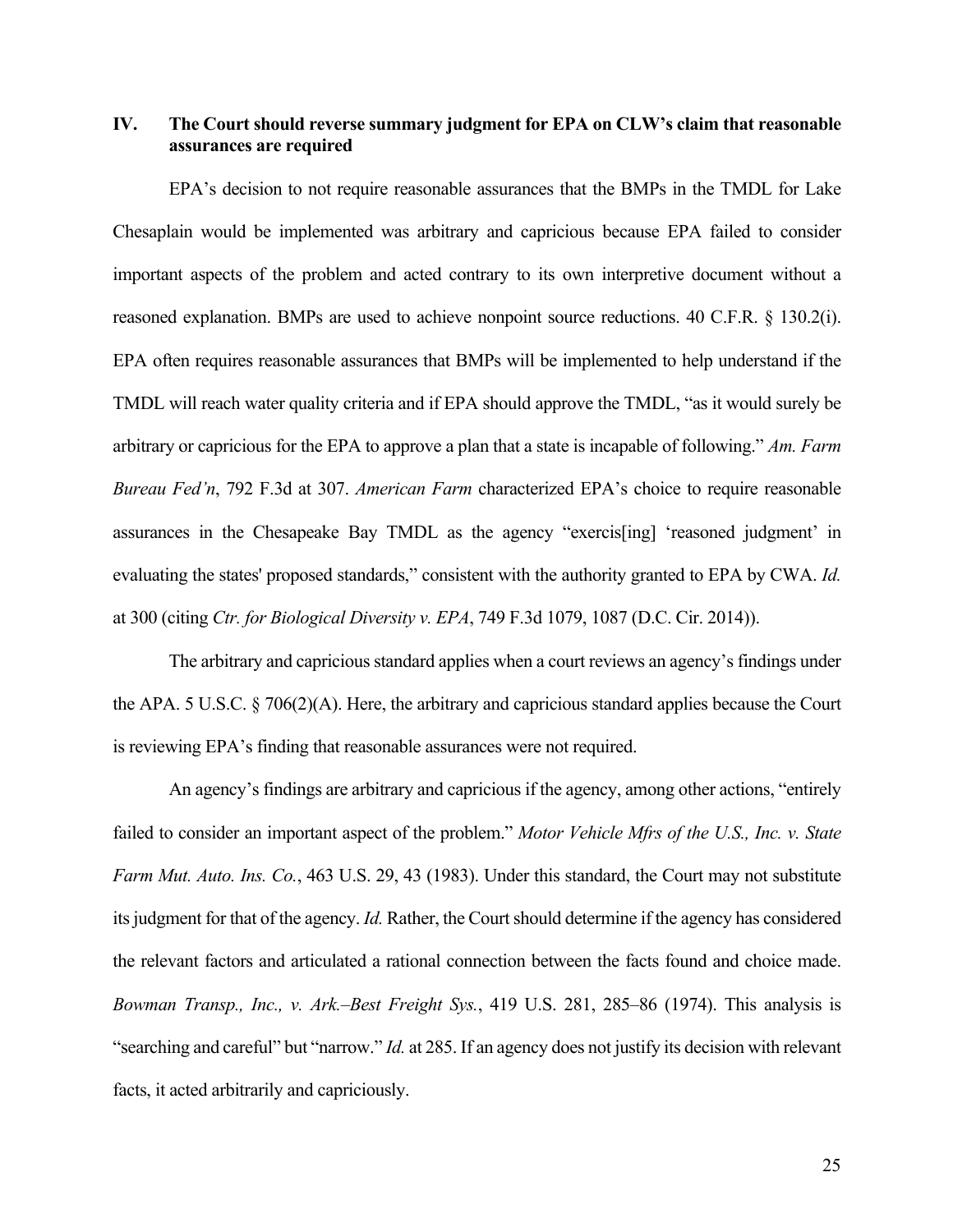For instance, Office of Surface Mining (OSM) arbitrarily and capriciously amended the rule governing West Virginia's surface coal mining program when it deleted the definition of "cumulative impact" without considering how the deletion would impact ecosystems and the national mining program's effectiveness. *Ohio River Valley Env't Coal., Inc. v. Kempthorne*, 473 F.3d 94, 99, 103 (4th Cir. 2006). As such, OSM failed to consider an important part of the problem and provide a reasoned analysis of its decision. *Id.* Conversely, in *Waterkeeper Alliance, Inc. v. EPA*, EPA did not act arbitrarily and capriciously in refusing to adopt best available technology standards forCAFOs because EPA collected extensive data, research, and public comment before reaching its decision. 399 F.3d 486, 513 (2d Cir. 2005). There, EPA used information to justify its decision and addressed other information that contradicted its decision, so EPA considered important parts of the problem, made a rational connection between the facts found and decision made, and explained its decision. *Id.*

Applying the arbitrary and capricious standard here, EPA failed to consider that: (1) the majority of phosphorus loading in Lake Chesaplain is from nonpoint sources, and (2) New Union has demonstrated an unwillingness to regulate nonpoint source pollutants. Additionally, because EPA's interpretive document requiring reasonable assurances receives *Skidmore* deference, EPA's selfimposed requirement is the "starting point" for its inquiry. As such, the Court should consider the facts of the problem in light of EPA's self-imposed policy of requiring reasonable assurances and, at a minimum, hold that EPA acted arbitrarily and capriciously because EPA did not justify its departure from that policy. Therefore, the Court should reverse summary judgment for EPA and remand to EPA to revise TMDL I.

## **A. EPA arbitrarily and capriciously ignored two important aspects of the problem in adopting TMDL I**

EPA acted arbitrarily and capriciously because it entirely ignored important parts of the problem in deciding not to require reasonable assurances that BMPs would be implemented.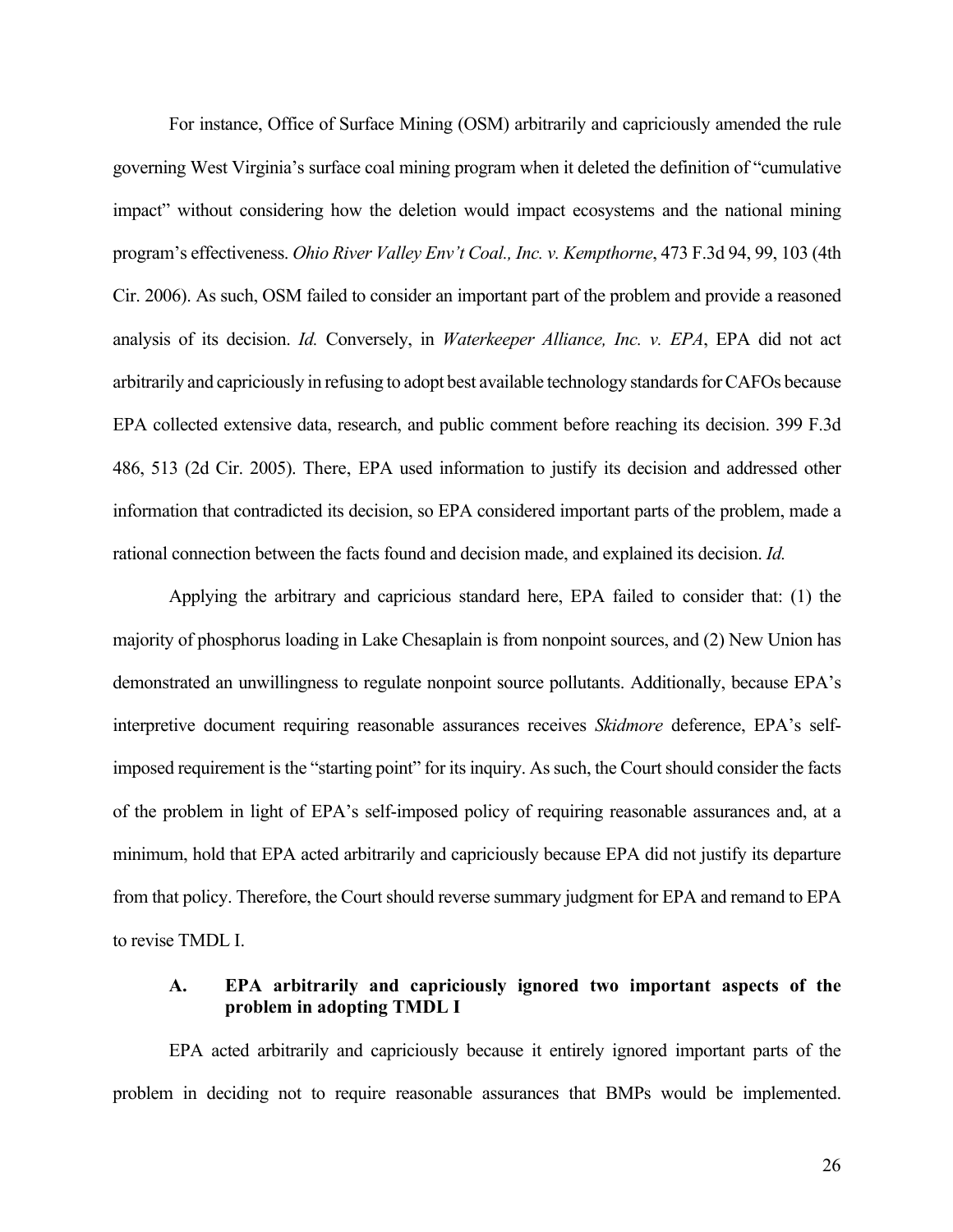Accordingly, EPA's decision is not rationally connected with the facts found. Because EPA failed to consider these important parts of Lake Chesaplain pollution problem, EPA acted arbitrarily and capriciously. *Motor Vehicle Mfrs. Ass'n*, 463 U.S. at 43.

## **1. EPA arbitrarily and capriciously ignored the fact that nonpoint sources make up the majority of pollutant loading in Lake Chesaplain**

First, EPA failed to consider the significance of the nonpoint source pollutants (including CAFOs) in Lake Chesaplain. EPA has not shown that it exercised reasoned judgment in determining the TMDL would attain Lake Chesaplain's WQS and satisfy the requirements of § 1313(d). Absent such analysis, EPA acted arbitrarily and capriciously.

First, EPA acted arbitrarily and capriciously because it ignored the significance of the nonpoint source pollutants in the total pollution loading of Lake Chesaplain in not requiring reasonable assurances. As held in *Waterkeeper Alliance*, EPA, at a minimum, needed to collect and assess the research and data relevant to the realistic pollution reductions achievable by nonpoint source pollutants. 399 F.3d at 513. Such an analysis comports with the reasoned judgment standard from *Center for Biological Diversity*. 749 F.3d at 1087. Instead, EPA acted like OSM in *Ohio River* in failing to assess the impact of not requiring reasonable assurances on the achievement of the WQS and CWA goals, and in failing to provide a reasoned analysis of its decision. 473 F.3d at 99, 103.

The record indicates that EPA only considered public and industry comments, which are insufficient to holistically assess whether reasonable assurances are needed in a TMDL. EPA should have considered the following facts: the nonpoint source pollutants in Lake Chesaplain make up nearly half of the lake's total phosphorus loading and nearly 60% of the loading from human sources. As such, relieving nonpoint source polluters of their obligations to reduce phosphorus loading unjustifiably shifts the "burden of meeting water quality standards" to point source polluters. *Am. Farm Bureau Fed'n*, 792 F.3d at 310. Further, even if the point source polluters reduced their phosphorus loading to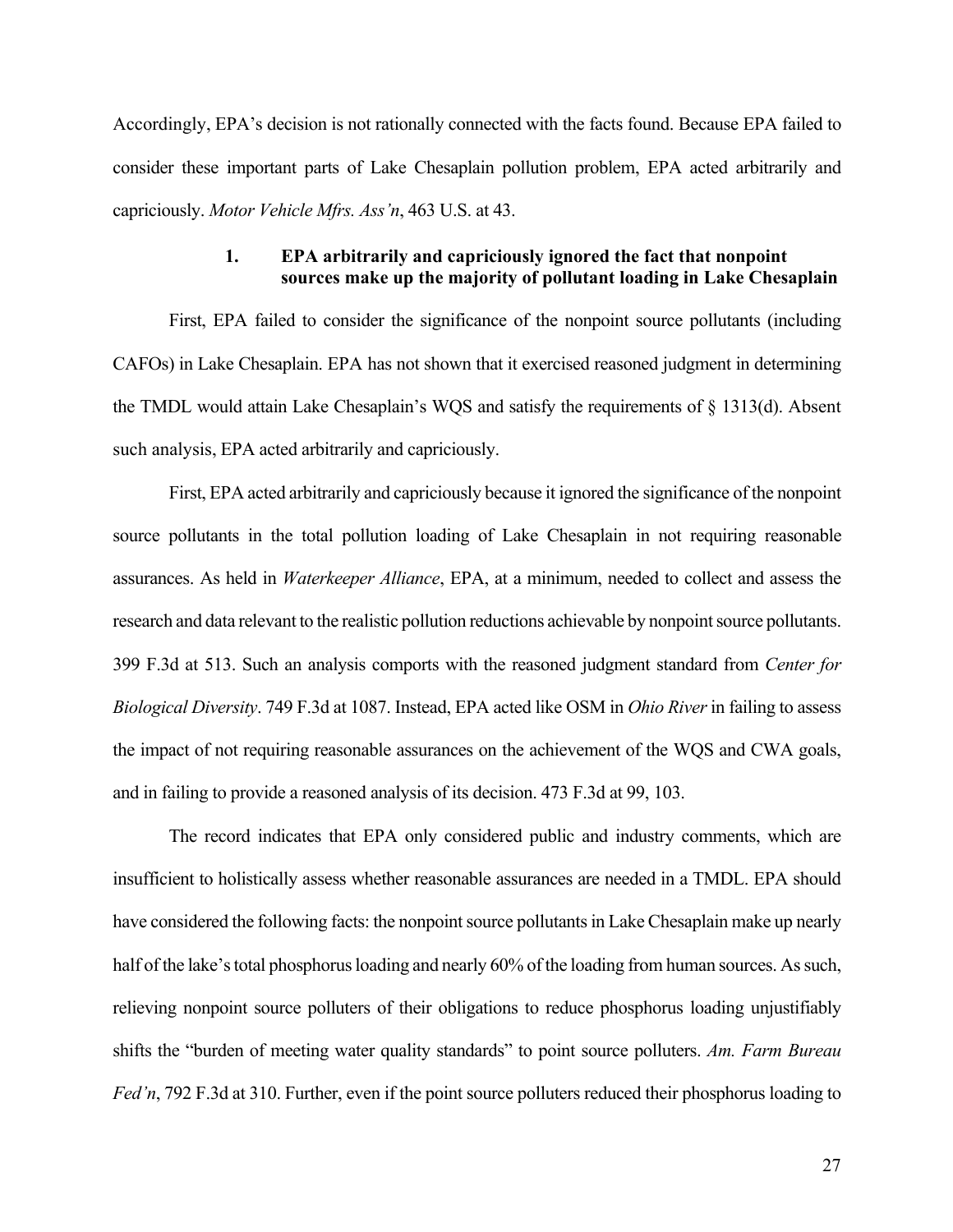zero, Lake Chesaplain would not meet the maximum phosphorus loading goal (120 mt); phosphorus loading only would drop from 180 mt to 147.7 mt. R8, R9. Since the point sources are unlikely to reduce their loading to zero, let alone the 35% decrease required by the TMDL, the realistically achievable reductions in loading from only point sources will certainly not achieve the 120 mt target. R8, R9.

In a narrow legal sense, not reaching phosphorous reduction goals means the TMDL fails to reach the WQS. More importantly, failing to reach the phosphorus reduction goal perpetuates the ongoing risk that people will get sick from drinking or swimming in the water, and continues the downward trend of fish populations, ecosystem health, tourism dollars, and property values. R7. EPA failed to adequately consider these consequences which stem from not requiring reasonable assurances, just as OSM in *Ohio River* failed to adequately consider the ecosystem and programmatic impacts of deleting "cumulative impacts." 473 F.3d at 103. Accordingly, the Court should hold that EPA arbitrarily and capriciously failed to consider the significance of nonpoint source pollutants in Lake Chesaplain and to provide a reasoned analysis in deciding not to require reasonable assurances.

## **2. EPA arbitrarily and capriciously ignored the fact that New Union has been unwilling to regulate nonpoint sources**

EPA also arbitrarily and capriciously failed to consider New Union's history of refusing to regulate nonpoint sources and its impact on achieving the Lake Chesaplain WQS. Notably, New Union did not submit a TMDL to EPA when it adopted the water quality criteria for Lake Chesaplain in 2014, as required by § 1313(d). R8. CLW recognized the gravity of this omission in achieving water quality standards and sent a notice of intent to sue New Union and EPA. R8. Additionally, despite knowing that phosphorus loading was causing the pollution problem in Lake Chesaplain since 2012 when the Commission issued its report, New Union could have began to modify state permits for nonpoint sources to begin to ameliorate the phosphorus loading problem; it did not need a federally-authorized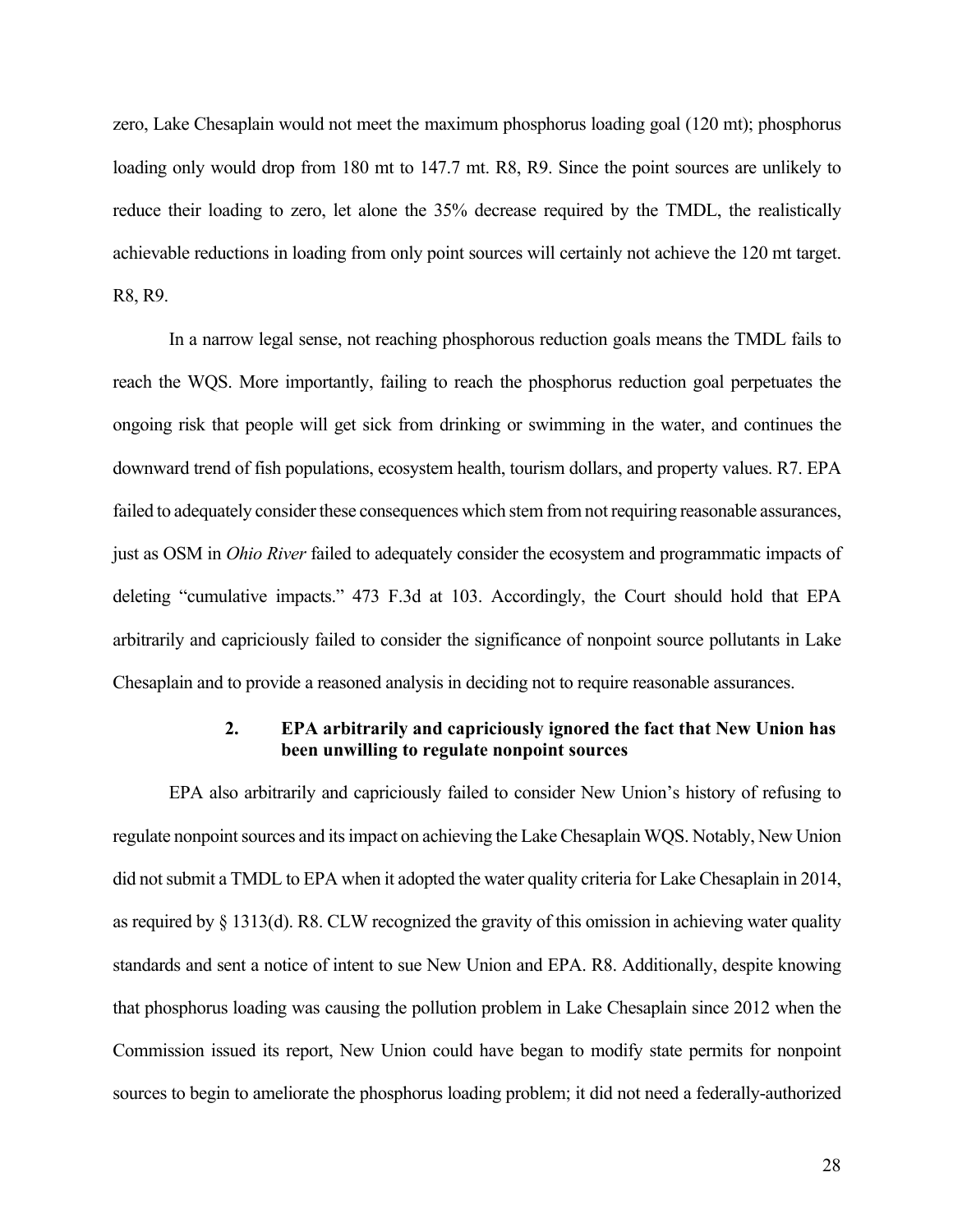program to do so. R8. The state could have implemented even conservative phosphorus limits while DOFEC and EPA researched, drafted, and reviewed the WQS and TMDL. Its refusal to do so combined with its initial refusal to craft a TMDL indicates an unwillingness to regulate phosphorus, which EPA should have considered in determining whether reasonable assurances were necessary for the achievement of the Lake Chesaplain WQS.

New Union's track record of refusing to regulate nonpoint source polluters has continued even after EPA approved TMDL I. Notably, New Union has not modified the CAFOs' nutrient management permits to incorporate any phosphorus reduction measures. R10. This is particularly problematic since CAFO manure spreading contributes 64% of nonpoint source phosphorus loading and more than a third of total phosphorus loading in Lake Chesaplain. R10. Without New Union's commitment to implement BMPs, nonpoint pollution reductions are unlikely to occur and WQS are unlikely to be met.

In short, EPA approved a TMDL that New Union has proven it is "incapable of following." *Am. Farm Bureau Fed'n*, 792 F.3d at 307. Furthermore, if New Union refuses to play its part, the CWA's cooperative federalism structure becomes irrelevant, since EPA has no authority to implement nonpoint source pollution controls in lieu of the states. Accordingly, EPA's decision not to require reasonable assurances that BMPs would be implemented was arbitrary and capricious because EPA failed to New Union's unwillingness to regulate nonpoint sources. As such, the Court should grant summary judgment in favor of CLW, vacate the TMDL, and remand to EPA to amend the TMDL to require reasonable assurances.

## **3. The district court did not make specific findings to satisfy arbitrary and capricious review and applied inapplicable case law to justify its decision not to require reasonable assurances**

The district court did not make the proper findings to affirm EPA's decision, and summary judgment should be overturned. Below, the district court stated the arbitrary and capricious standard,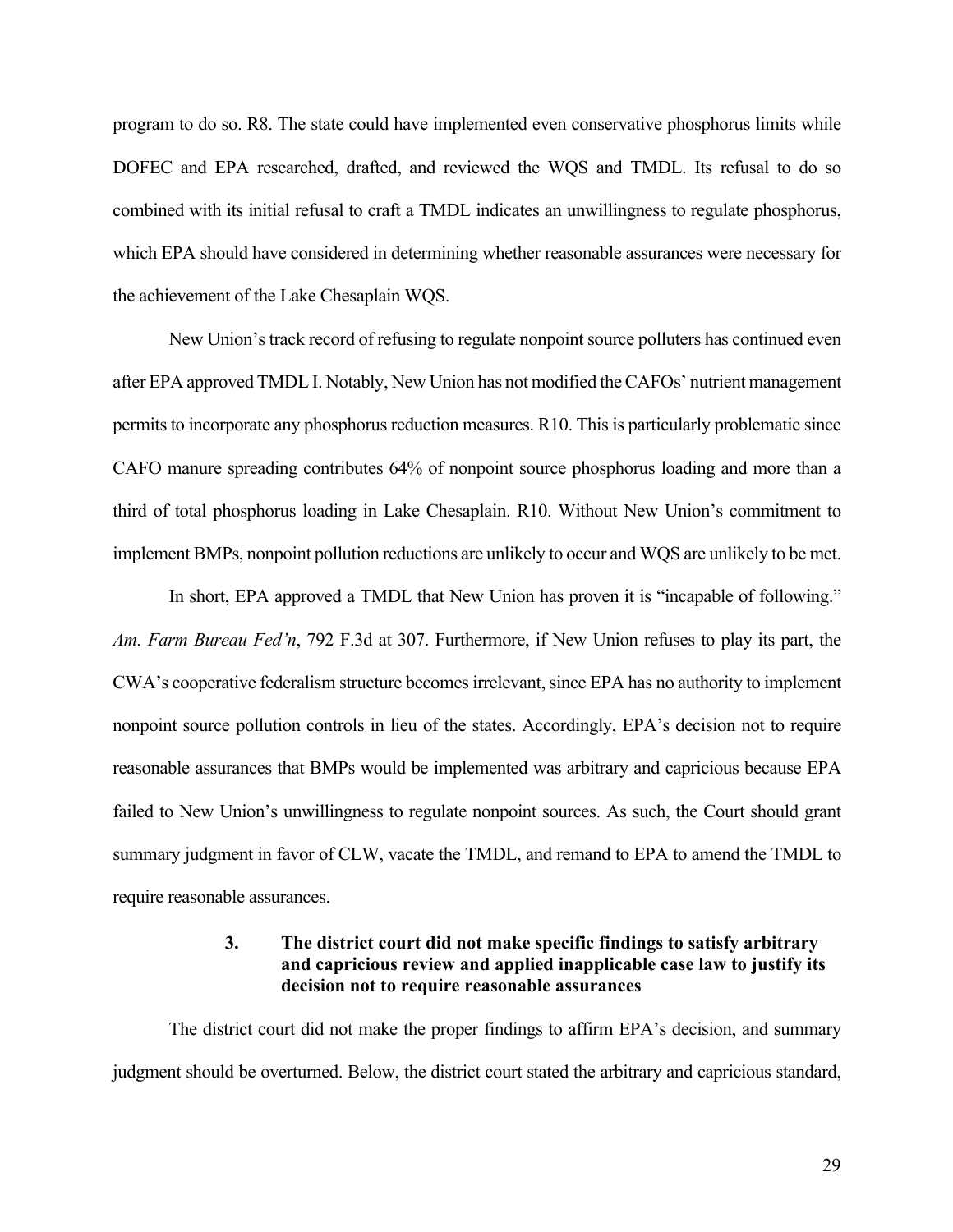rebuffed CLW's reliance on EPA's TMDL interpretive document to prove EPA's unreasonable interpretation, and stated its conclusion of reasonableness based on inapplicable law. R16. It did not, though, analyze whether EPA satisfied arbitrary and capricious review. Specifically, it neglected to analyze whether EPA considered important aspects of the problem and justified its decision based on the facts found.

The district court cites to *Sierra Club v. Meiburg* to justify its conclusion that EPA did not need to require reasonable assurances; however, *Meiburg*'s focus is on TMDL implementation, not creation, and thus is not controlling. 296 F.2d 1021. *Meiburg* concerned a consent decree for EPA to establish TMDLs for the state of Georgia. *Id.* at 1027. Two years after EPA established the TMDLs, Sierra Club sued EPA, arguing that the agency needed to re-open the decree so that EPA would be compelled to prepare implementation plans for the 124 TMDLs the agency had established. *Id.* at 1028. The court agreed with EPA that it was not obligated to prepare implementation plans for, or to implement the TMDLs under, the consent decree. *Id.* at 1034.

*Meiburg*'s focus on actual implementation of the TMDL can be distinguished from the present case. The present case concerns not the blueprints for implementation, which are governed by § 1329, but rather "informational tools" designed under § 1313(d) that are actualized through implementation plans. *See City of Arcadia*, 265 F. Supp. 2d at 1144–45 (describing TMDLs as "a goal that may be implemented by adjusting pollutant discharge requirements in individual NPDES permits or establishing nonpoint source controls"); *Bravos*, 306 F. Supp. 2d at 52, 56 (distinguishing between the information gathered at the TMDL approval phase to inform whether EPA should approve the TMDL and the state's plan to implement the TMDL). The primacy of EPA in approving TMDLs and of the states in crafting and executing implementation plans is emblematic of the larger cooperative federalism framework that underlies TMDLs. *Am. Farm Bureau Fed'n*, 792 F.3d at 302 ("[T]he term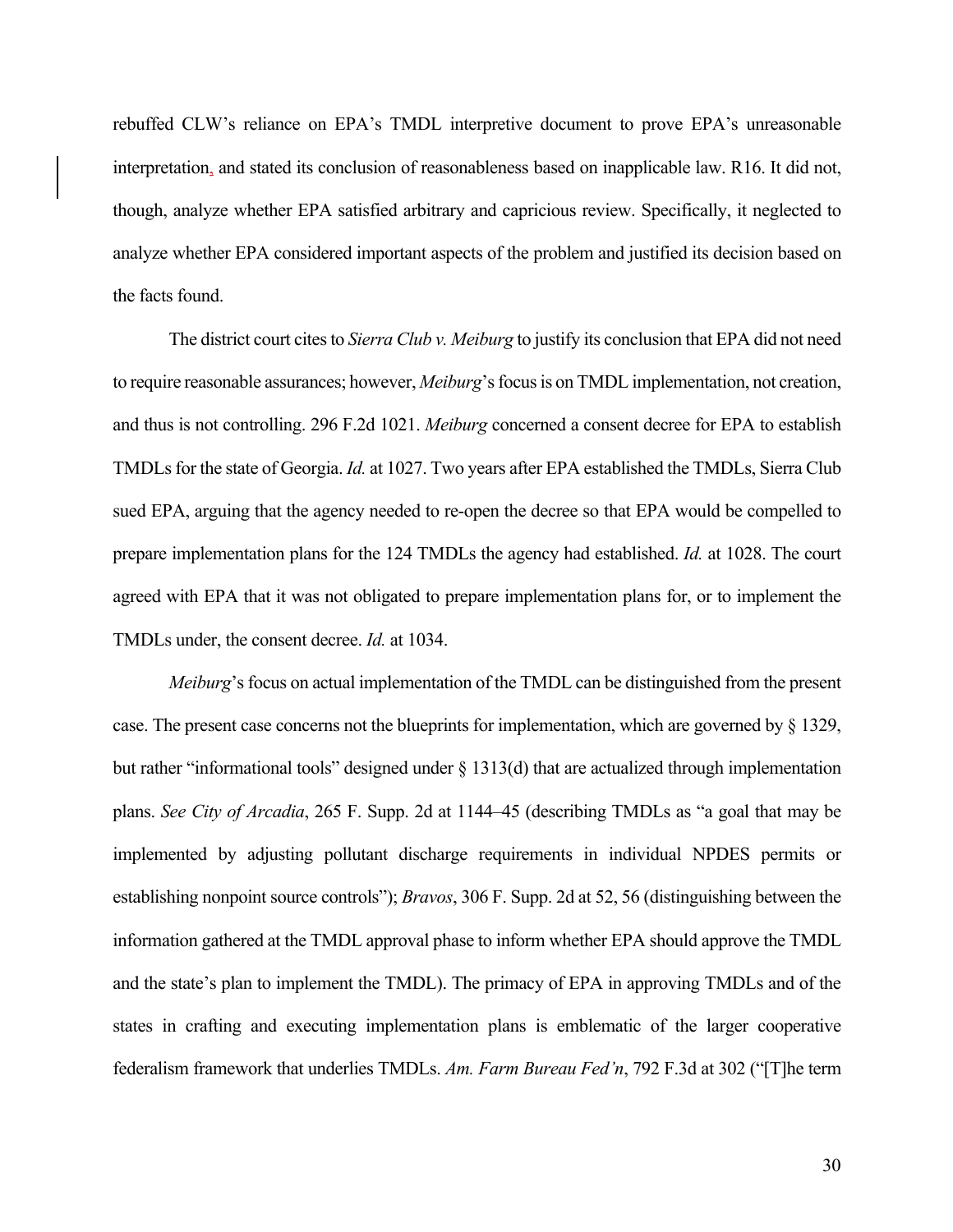"total maximum daily load" exists within a cooperative federalism framework and that the area being regulated is clearly within the agency's jurisdiction."). Requiring reasonable assurances that BMPs will be implemented respects that element of cooperative federalism and is just here.

Based on the case law above, reasonable assurances are means to evaluate the efficacy of the initial TMDL plan, not mandate the actual implementation and compliance by nonpoint sources, as the district court asserts. As such, *Meiburg* is not applicable and does not absolve EPA of analyzing the important aspects of the problem identified in this section.

## **B. The Court should provide deference to EPA's guidance document, which selfimposes a requirement that TMDLs include reasonable assurances that BMPs will be implemented**

EPA arbitrarily and capriciously disregarded its own interpretive document in deciding not to require reasonable assurances. EPA's interpretive document directs EPA to require reasonable assurances for BMPs when nonpoint source reductions are used as credits to reduce the stringency of point source controls. U.S. ENVIRONMENTAL PROTECTION AGENCY, EPA 440/4-91-001, GUIDANCE FOR WATER QUALITY-BASED DECISIONS: THE TMDL PROCESS (1990) ("TMDL Process"). TMDL Process is afforded deference under *Skidmore*, so Court should use TMDL Process as guidance in determining the arbitrariness and capriciousness of EPA's decision. Since EPA acted contrary to its own policy on TMDLs and did not explain why given the facts of the Lake Chesaplain problem, EPA acted arbitrarily and capriciously.

TMDL Process clarifies the requirements of  $\S$  1313(d) and is an effective tool in managing point and nonpoint source pollutants. TMDL Process at Foreword. Specifically, TMDL Process directs EPA to require reasonable assurances that BMPs will be implemented and maintained when credits for nonpoint pollution reduction are used to make point source pollution reductions less stringent. *Id*. at 24;*see also id.* at 2 ("[B]efore approving a TMDL in which some of the load reductions are allocated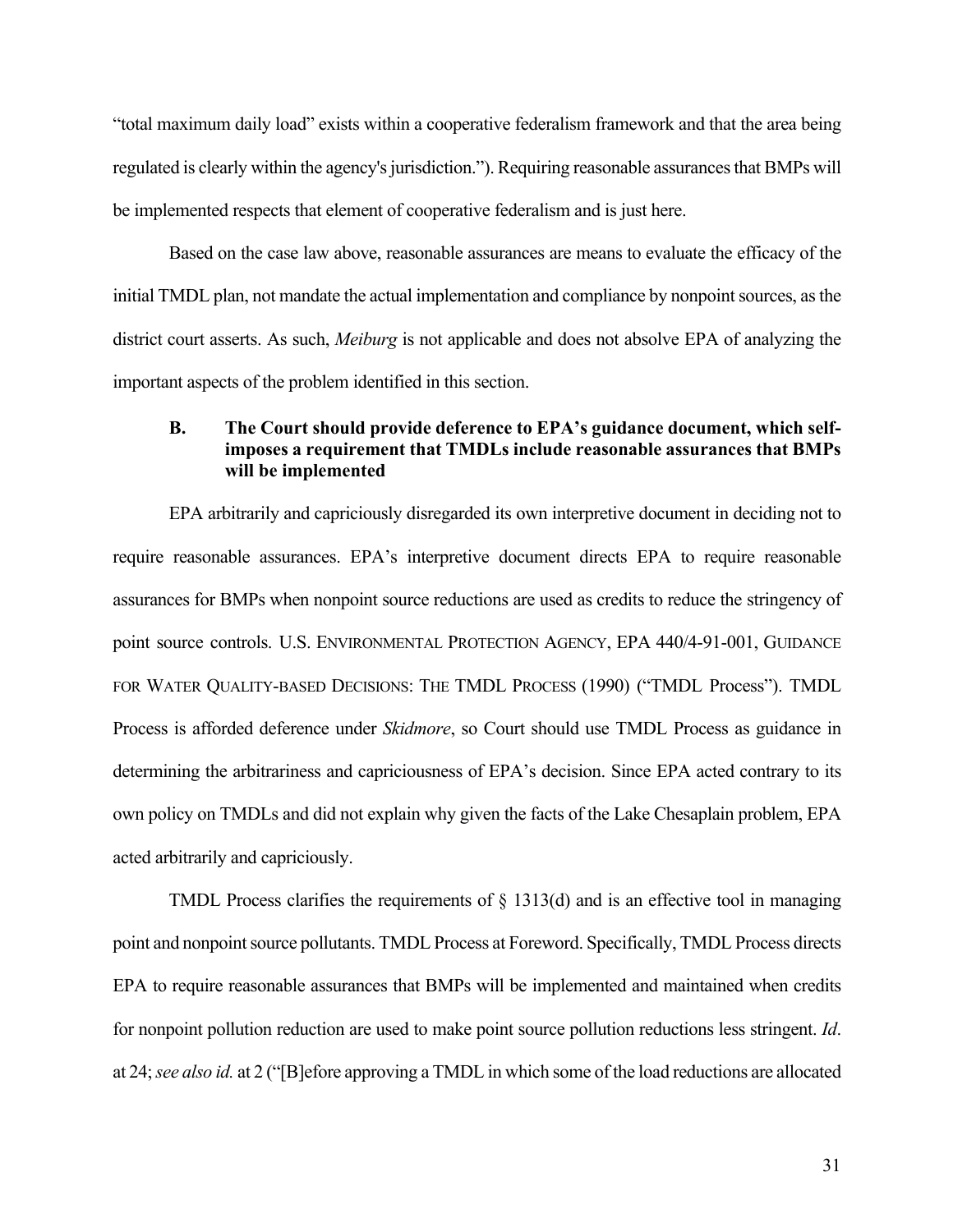to nonpoint sources in lieu of additional load reductions allocated to point sources, there must be specific assurances that nonpoint source reductions will in fact occur."). Examples of assurances include the application for or utilization of local ordinances or grant conditions. *Id*. at 24. In some cases, assurances require the TMDL to include a schedule for the implementation of control mechanisms, monitoring, and assessments of standards attainment. *Id*. at 2; *see, e.g., Am. Farm Bureau Fed'n*, 792 F.3d at 292 (requiring reasonable assurances and setting deadlines for water quality attainment).

## **1. The TMDL Process receives strong** *Skidmore* **deference**

The Court should afford *Skidmore* deference to TMDL Process and conclude that, pursuant to its own interpretive document, EPA erred by not requiring reasonable assurances that BMPs for nonpoint sources would be implemented.

To determine whether provide an agency's interpretive document receives deference, courts must engage in a four-part analysis. First, the Court must decide whether Congress intended the agency to interpret the statute. *King v. Burwell*, 576 U.S. 473, 485–86 (2015). If the court finds Congress intended the agency to interpret the statute, the court then determines whether Congress spoke clearly and directly to the issue under *Chevron*, as described *supra*. If Congress spoke clearly or directly, the court interprets the meaning of the statute, and the agency must abide by that meaning. *Id.* at 842–43. If not, the court decides whether to apply *Chevron* or *Skidmore* deference. *United States v. Mead Corp*., 533 U.S. 218, 226–227 (2001).

First, courts have "recognized the EPA's authority to fill the [CWA's] considerable gaps on how to promulgate" a TMDL. *Am. Farm Bureau Fed'n*, 792 F.3d at 296 (citing *Pronsolino*, 291 F.2d at 1131 ("[T]he EPA has the delegated authority to enact regulations carrying the force of law regarding the identification of § [1313](d)(1) waters and TMDLs.")). Second, Congress intended EPA to interpret the CWA because its delegations to EPA are broad. § 1251(d) ("[e]xcept as otherwise expressly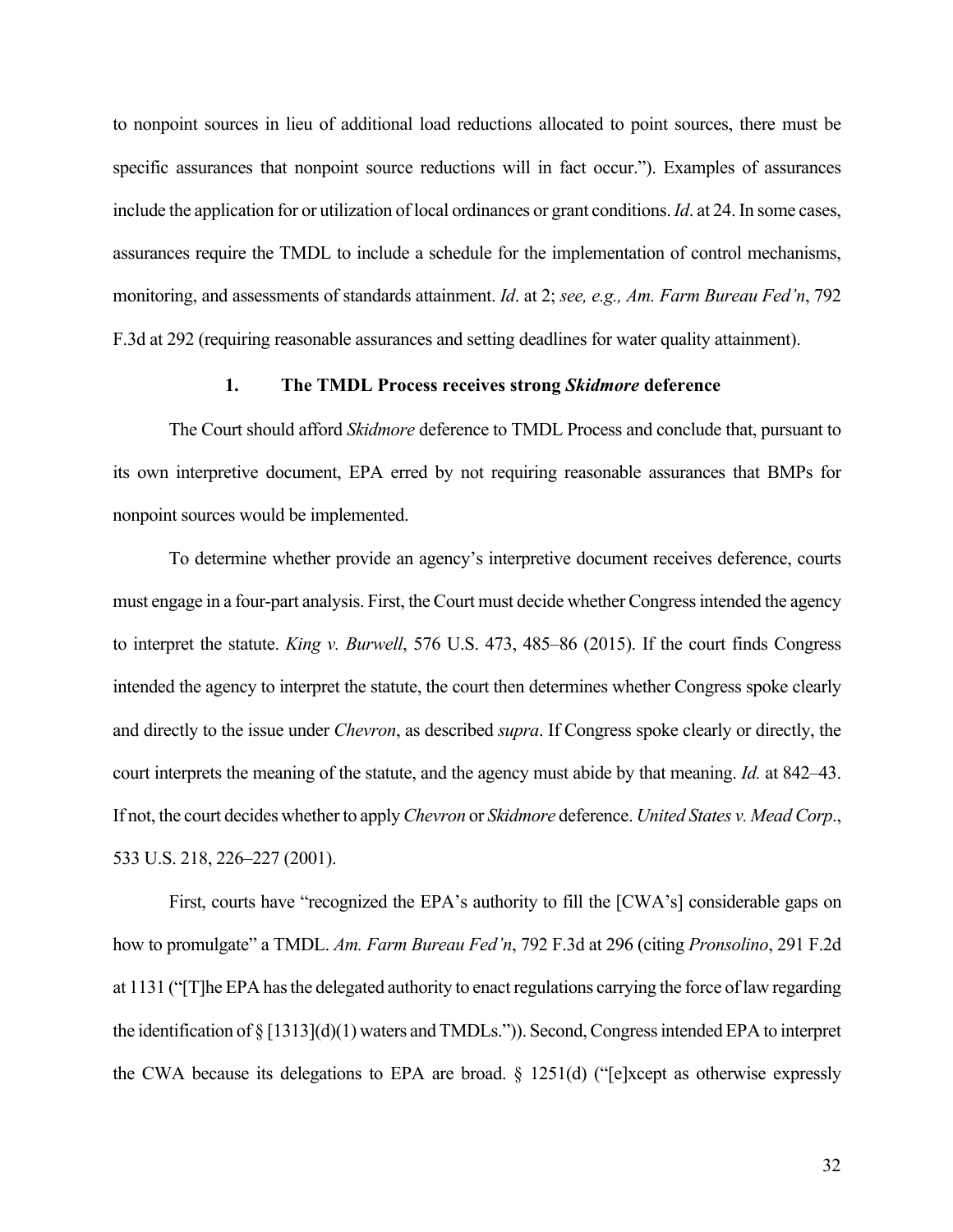provided in this chapter, the Administrator of the [EPA]...shall administer this chapter."). Additionally, the CWA does not speak directly or clearly to whether reasonable assurances are required. Thus, the Court may decide whether the TMDL Process receives *Chevron* or *Skidmore* deference.

Generally, *Chevron* applies to legislative rules adopted through notice-and-comment, formal adjudication, or other methods with "the force of law." *Mead Corp.*, 533 U.S. at 226–227. Nonlegislative rules and interpretations generally receive *Skidmore* deference. *Skidmore v. Swift & Co.*, 323 U.S. 134, 139–40 (1944). That said, the applicable standard "var[ies] with circumstances," depending on: (1) the complexity of the statute and its administration; (2) the agency's expertise; (3) the degree of the agency's care, thoroughness, consistency, and formality in the interpretation process; (4) the quality of the agency's analysis; and (5) any indicia of Congress' intended level of deference. *Id.* at 140; *Mead Corp.*, 533 U.S. at 227–28.

Here, the Court should apply *Skidmore* because the factors collectively weigh against *Chevron* deference. First, § 1313(d) is as complex and technical. *See Pronsolino*, 291 F.3d at 1133 (Section 1313(d) is an "intricate statutory scheme" that addresses "technically complex environmental issues."). Second, EPA has the expertise required to interpret the statute's complexities. *Id.* at 1133 (noting that EPA's delegated regulatory authority and expertise in interpreting a "complicated, science-driven statute" justify the court's utilization of EPA's CWA interpretation). Third, the TMDL Process is thorough, constituting 62 pages of detailed instructions on how to best design a TMDL under § 1313(d). TMDL Process at 1. Further, EPA has not changed its policy on reasonable assurances as a means to fulfill § 1313(d)(1)(c)'s requirement that a TMDL is set a level necessary to implement WQSs in the 30 years. On the other hand, the TMDL Process did not go through notice and comment and does not, on its own, uniformly establish legal rights or obligations. TMDL Process. *See Nw. Ecosystem All. v.*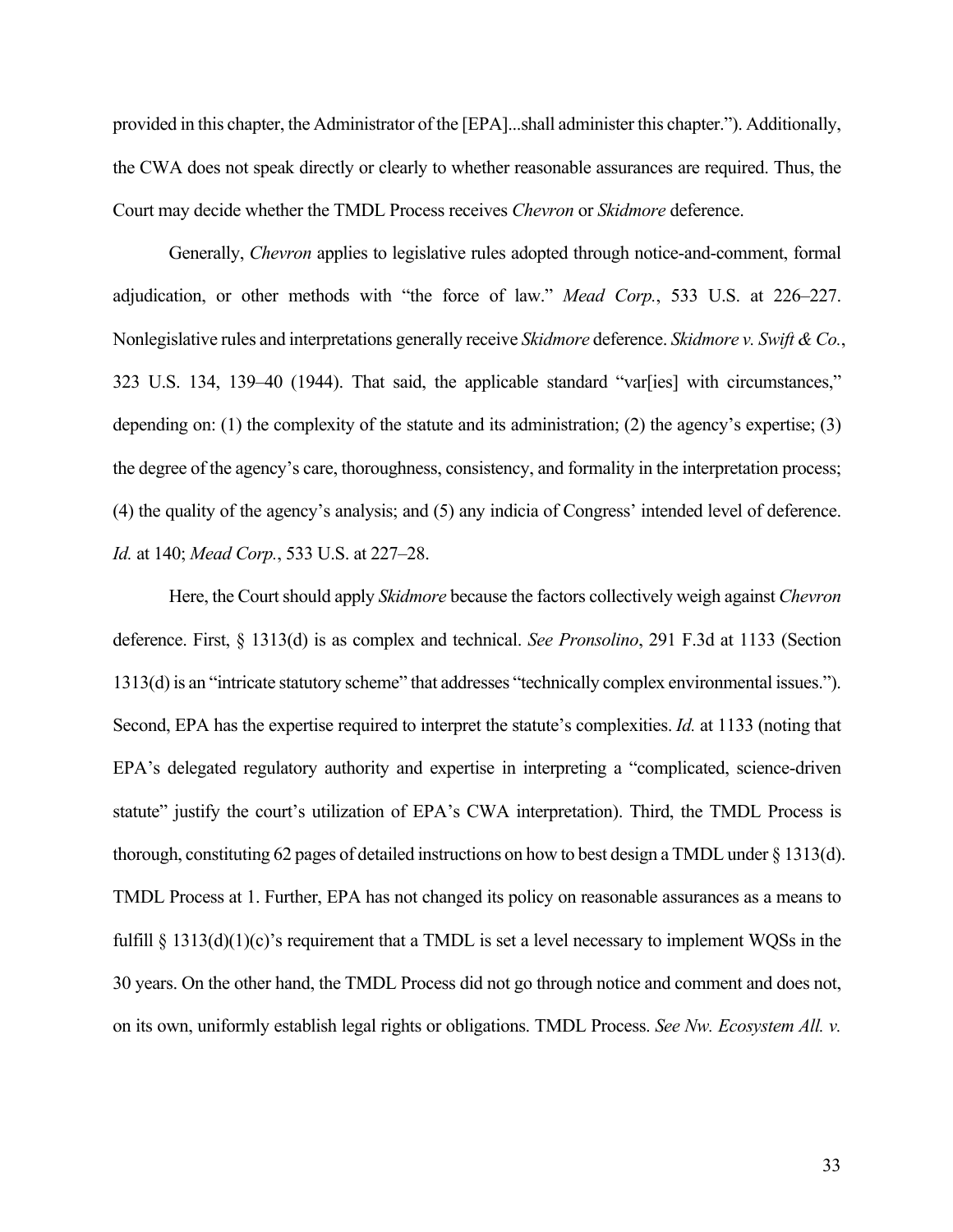*Fish & Wildlife Serv.*, 475 F.3d 1136 (9th Cir. 2007) (applying *Chevron* to a U.S. Fish & Wildlife Service handbook adopted through notice and comment).

Further, the Court should find the document's power to persuade high and factor in EPA's policy of requiring reasonable assurance requirements in its review of the case. Even the district court admitted that deference to the reasonable assurances standard would render EPA's decision arbitrary and capricious.

## **2. Deference to the TMDL Process renders EPA's decision to adopt the Lake Chesaplain TMDL arbitrary and capricious**

 The Court should provide deference to TMDL Process, which, as the district court admits, renders EPA's decision arbitrary and capricious. Interpretive documents receiving *Skidmore* deference "constitute a body of experience and informed judgment to which courts and litigants may properly resort for guidance." *Skidmore*, 323 U.S. at 140. The court should treat policy statements as "a safe starting point from which deviations may be made based on an evidentiary record." *Pac. Gas & Elec. Co. v. Fed. Power Comm'n*, 506 F.2d 33, 41 (D.C. Cir. 1974); *see also Lopes v. Dep't of Social Servs.*, 696 F.3d 180, 186–188 (2d Cir. 2012) (relying on the agency's expertise expressed in its guidance documents to begin interpreting an unresolved interpretation of Medicaid eligibility).

The Court should similarly use the TMDL Process as a "starting point" to begin its inquiry into the arbitrariness and capriciousness of EPA's decision because the TMDL Process is a well-reasoned statement of agency policy that conforms with applicable law. *Id.* at 41. From that starting point which, contrary to EPA's actions, says EPA should require BMPs when nonpoint sources credit point source reductions—the Court should then assess whether the facts of the problem justify a deviation from the agency's policy. *Pac. Gas & Elec. Co.*, 506 F.2d at 41.

Here, as described *supra*, the facts necessitate reasonable assurances and foreclose a reasonable explanation for EPA's departure from its self-proclaimed policy. In fact, EPA does not attempt to rebut